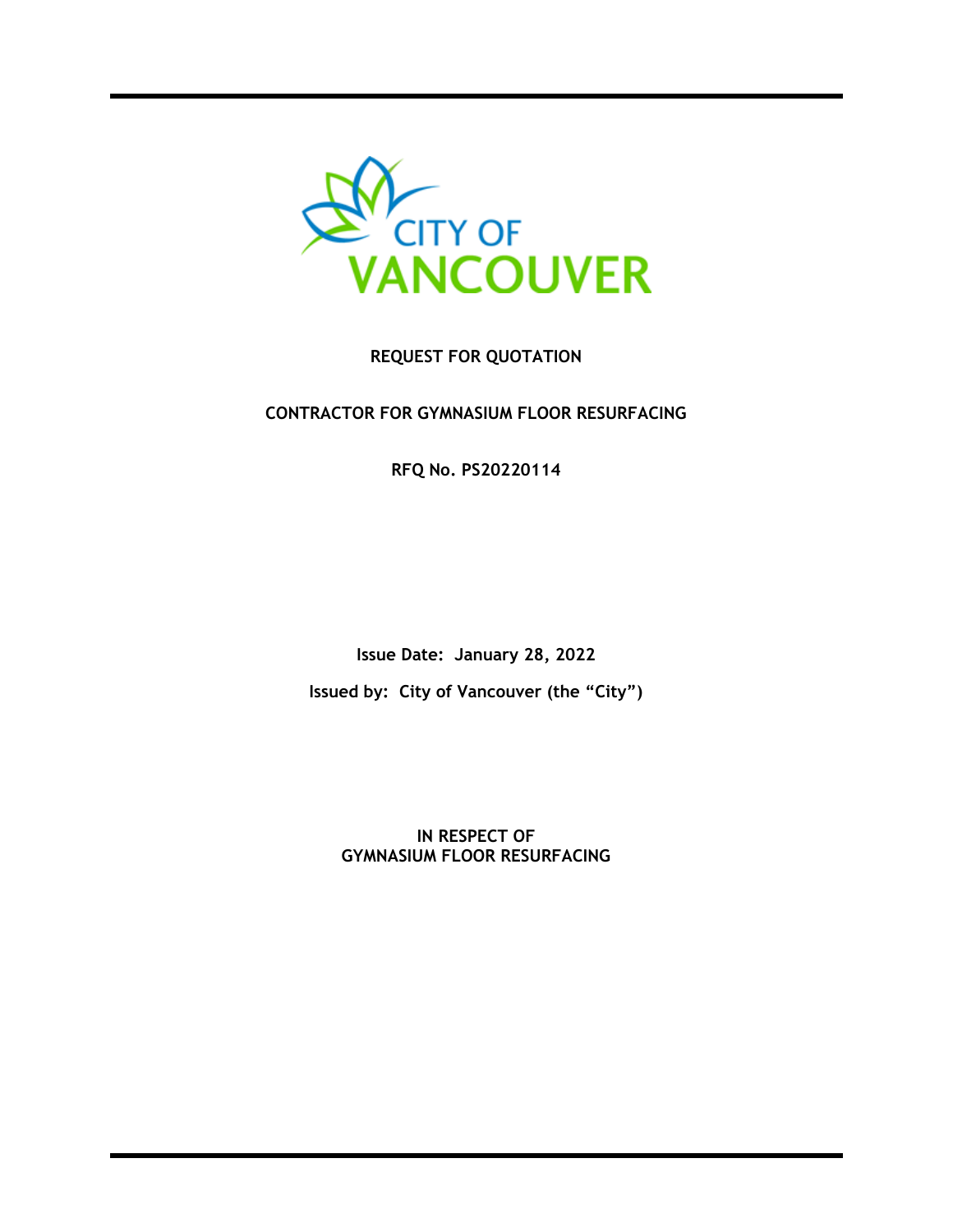**Quotations are to be submitted by email in accordance with the instructions below and should be received prior to 3:00 p.m., Vancouver Time (as defined in Note 2 below), on Friday February 11th (the "Closing Time").**

**QUOTATIONS WILL NOT BE PUBLICLY OPENED.**

## **NOTES:**

- 1. Quotations should be submitted by email prior to the Closing Time in accordance with the following:
	- Subject of the file to be: PS20220144 RFQ CONTRACTOR FOR GYMNASIUM FLOOR RESURFACING – *Vendor name*.
	- Document format for submissions: PDF format
	- Zip the files to reduce file size if needed.
	- Send your submissions to [Bids@vancouver.ca;](mailto:Bids@vancouver.ca) do not deliver a physical copy to the City of Vancouver.
	- Submitting the files via Drop box, FTP, or any other method, is not acceptable.
	- Due to cybersecurity concerns, the City of Vancouver will quarantine any inbound email with attachments not in PDF or Microsoft Office formats which will result in non-delivery to Supply Chain Management and will be deemed not submitted. Noncompliant file formats will be detected and quarantined even if they are compressed, zipped, renamed, and include password protected zipped files.
	- The maximum number of attachments allowed in an email message is 250 attachments.
	- The maximum size limit for an email message, including all attachments, is 20MB per message
- 2. "Vancouver Time" will be conclusively deemed to be time in the City of Vancouver, as indicated in the electronic timestamp the Quotation receives upon delivery to the email address specified herein, which is in turn synchronized to Network Time Protocol (NTP) provided by the National Research Council of Canada adjusted to local Pacific Time Zone.
- 3. All queries related to this RFQ should be submitted in writing to the attention of:

**Jason Charbonneau, Buyer**

Email: **jason.charbonneau@vancouver.ca**

(the "**Contact Person**")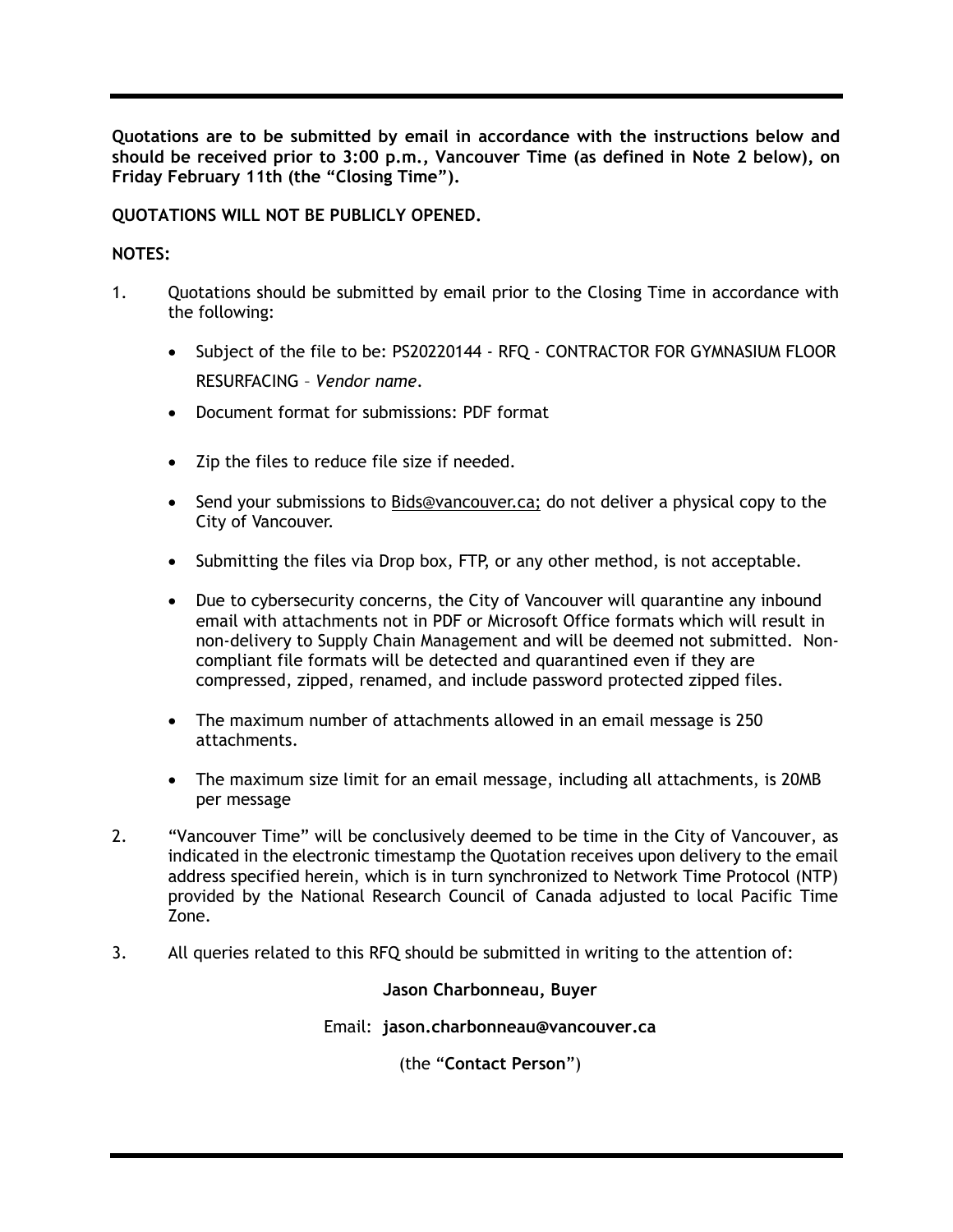**INSTRUCTIONS TO VENDOR Pages 1 – 5** 

**1.0 INTRODUCTION AND SUBMISSION INSTRUCTIONS**

- **2.0 COMPLIANCE WITH CITY POLICY**
- **3.0 INQUIRIES**
- **4.0 PRICING**
- **5.0 ADDRESS(ES) FOR DELIVERIES OR WORK**
- **6.0 DELIVERY TIMES OR WORK SCHEDULES**
- **7.0 QUANTITIES**
- **8.0 TERMS OF PAYMENT**
- **9.0 CONTRACTING**
- **10.0 ALTERNATIVES / DEVIATIONS**
- **11.0 EVALUATION CRITERIA**
- **12.0 NO CLAIMS AGAINST THE CITY**
- **13.0 CONFLICTS/COLLUSION/LOBBYING**
- **14.0 INSURANCE AND WORKERS' COMPENSATION COVERAGE**

## **QUOTATIONS FORM Pages 6 – 9**

**Pages 10 – 11**

**Page 12**

**APPENDIX 1 – REQUIREMENTS** 

**APPENDIX 2 – SUPPLIER CODE OF CONDUCT COMPLIANCE**

**APPENDIX 3 – FORM OF AGREEMENT** 

**APPENDIX 4 – INSURANCE FORMS**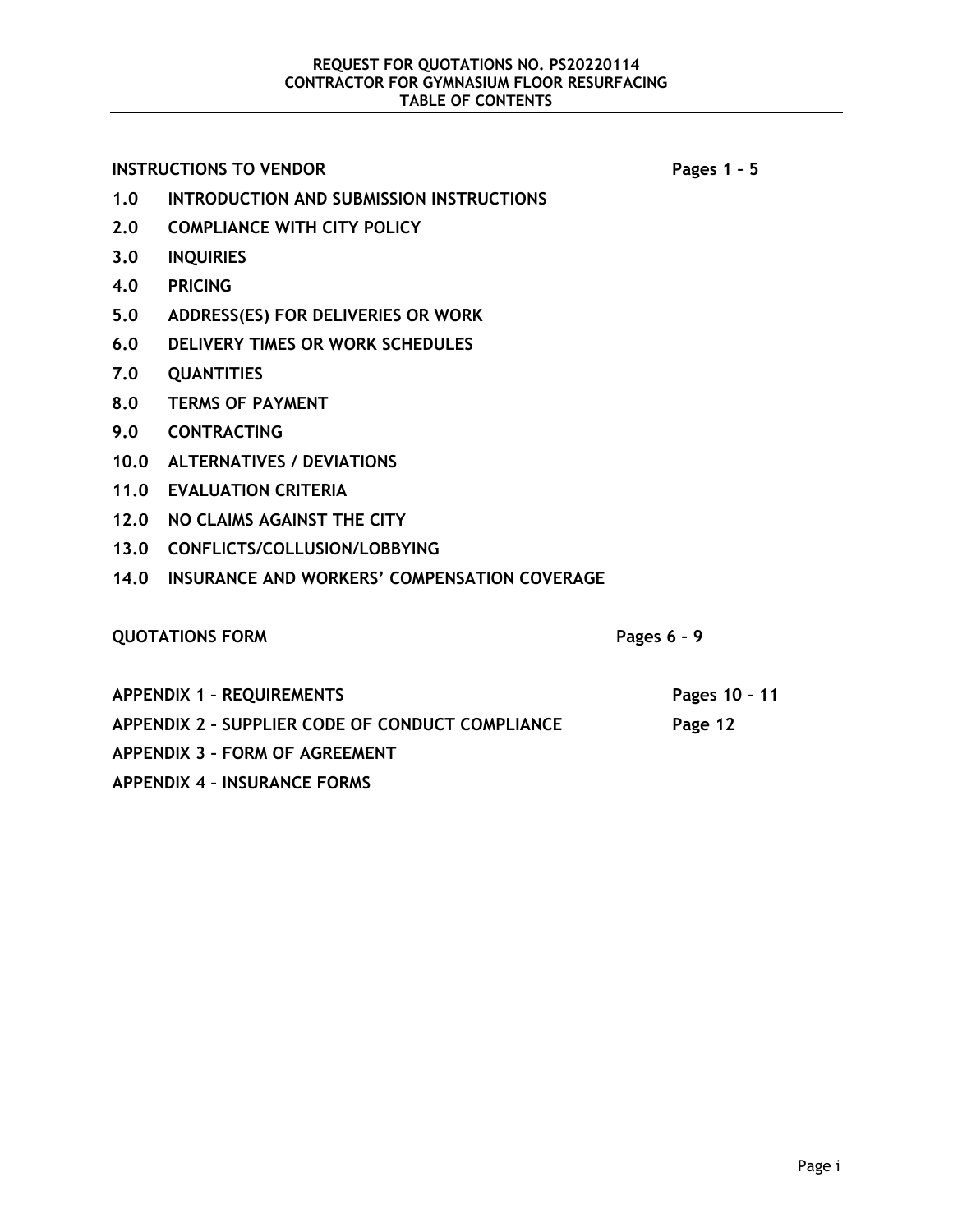#### **INSTRUCTIONS TO VENDOR**

#### **1.0 INTRODUCTION AND SUBMISSION INSTRUCTIONS**

The City of Vancouver (the "City") is seeking quotations to determine if it will enter into one or more contracts in respect of gymnasium floor resurfacing.

Vendors should carefully review Appendix [1](#page-12-0) – Requirements for a detailed description of the City's requirements.

**THIS IS NOT AN INVITATION TO TENDER. VENDORS ARE NOT REQUIRED TO SUBMIT IRREVOCABLE OFFERS.**

Vendors should carefully review the City's intended form of agreement attached as Appendix [3.](#page-15-0)

Vendors should submit quotations via email in accordance with the above submission instructions and in the format provided. Failure to do so may result in the quotation being put aside and given no further consideration. Failure to address all sections in the quotation form may result in the vendor's quotation being set aside and given no further consideration.

If a vendor believes that the City may be unable to select it due to a conflict of interest, but is uncertain about this, the vendor is urged to contact the Contact Person as soon as possible with the relevant information so that the City may advise the vendor regarding the matter.

#### **2.0 COMPLIANCE WITH CITY POLICY**

The City's Procurement Policy, Ethical Purchasing Policy and related Supplier Code of Conduct found at [http://vancouver.ca/doing-business/selling-to-and-buying-from-the](http://vancouver.ca/doing-business/selling-to-and-buying-from-the-city.aspx)[city.aspx](http://vancouver.ca/doing-business/selling-to-and-buying-from-the-city.aspx) align the City's approach to procurement with its corporate social, environmental and economic sustainability values and goals. They evidence the City's commitment to maximize benefits to the environment through product and service selection, and to ensure safe and healthy workplaces, where human and civil rights are respected.

Each vendor is expected to: (a) complete the form attached as Appendix adhere to the supplier performance standards set forth in the Supplier Code of Conduct. In addition, the Ethical Purchasing Policy shall be referred to in the evaluation of quotations, to the extent applicable.

Vendors are to provide environmentally sensitive products or services wherever possible. Where there is a requirement that a vendor supply materials, and where such materials may cause adverse environmental effects, the vendor should indicate the nature of the hazard(s) in its quotations. Furthermore, each vendor is asked to advise the City of any known alternatives or substitutes for such materials that would mitigate such adverse effects.

#### **3.0 INQUIRIES**

It is the responsibility of each vendor to satisfy itself as to the requirements set out in this RFQ. Inquiries are to be addressed only to the contact person named on the cover page of this RFQ no later than three (3) business days prior to Closing Time. If required, an addendum will be issued to all vendors.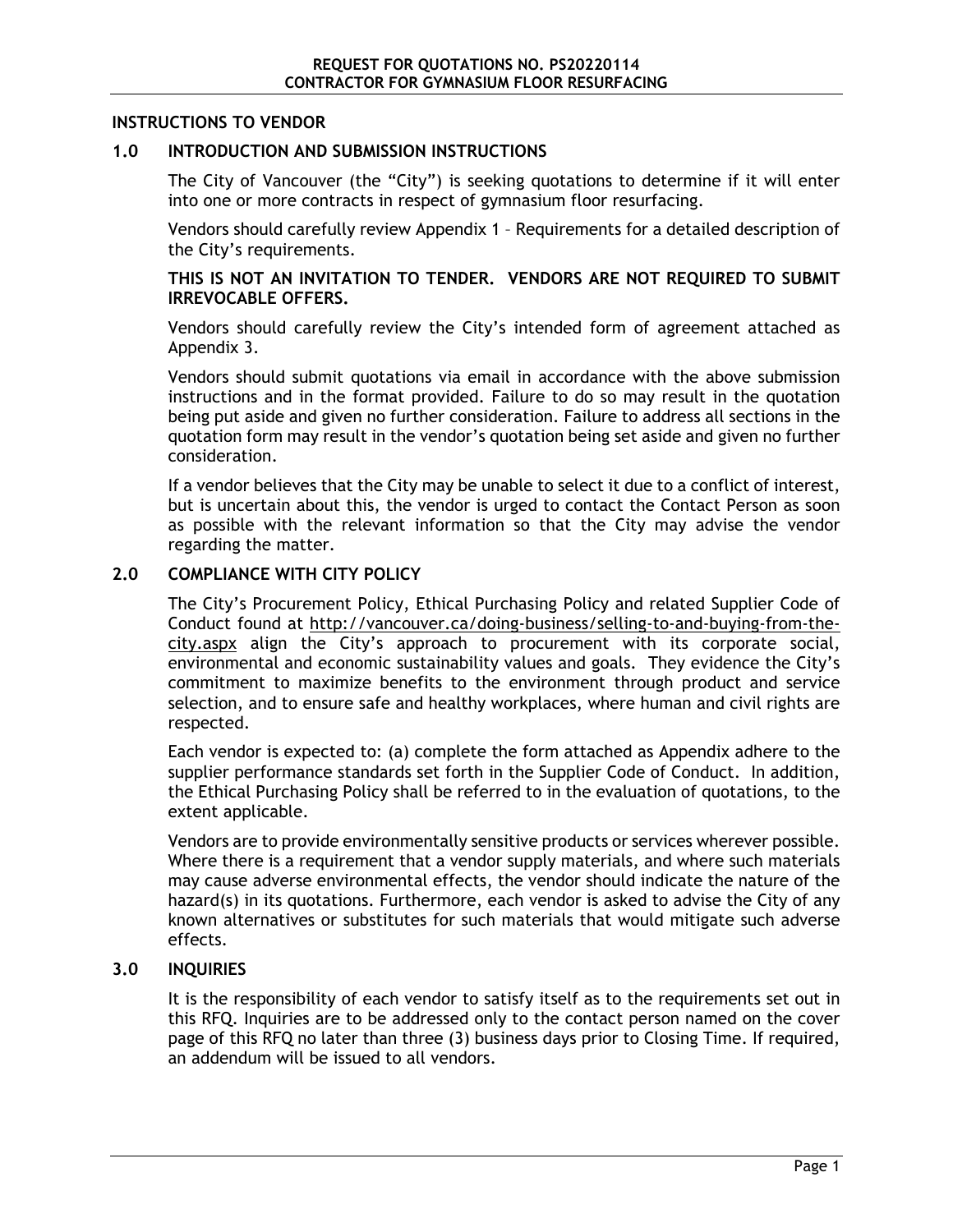#### **4.0 PRICING**

Each vendor should indicate any time limitation on its pricing.

Prices are to include all fees, charges, overhead, profit and other expenses or costs of any kind whatsoever necessary for or incidental to the supply and delivery of the specified item or the performance of the applicable services. Prices are to be quoted in Canadian currency.

### **5.0 ADDRESS(ES) FOR DELIVERIES OR WORK**

Any successful vendor of goods may be asked to deliver goods to or perform work at any of the addressed specified in the attached Table of Prices, provided as an excel document**,** or to such other addresses as are specified in a City contract or purchase order.

#### <span id="page-4-0"></span>**6.0 DELIVERY TIMES OR WORK SCHEDULES**

Project timelines are provided in Appendix 1 – Requirements. Vendors are asked to confirm they will have the availability and capacity to perform the services as required.

#### **7.0 QUANTITIES**

Each quantity stated herein is the City's best estimate of its requirements. Actual quantities may vary.

#### **8.0 TERMS OF PAYMENT**

The City's proposed payment terms are as indicated in the form of agreement attached as Appendix [3;](#page-15-0) however, any discounts or more favourable (or less favourable) terms which may be offered by a vendor will be taken into consideration in evaluating quotations.

Canadian-based vendors will be paid by direct deposit via Electronic Funds Transfer (EFT) and US-based vendors will be paid by direct deposit via Automated Clearing House (ACH) while international vendors will be paid by cheque.

#### **9.0 CONTRACTING**

The City currently expects that the result of this RFQ will be that it will contact a successful vendor to propose the entry into a contract in the form of Appendix [3](#page-15-0) .

The City may elect not to buy anything or enter into any contract as a result of this RFQ. The City may elect to enter into a contract or place an order resulting from this RFQ with one vendor or more than one vendor. The City is not obligated to enter into an exclusive arrangement with any vendor or to purchase any quantity of goods or services.

Where the head office of a successful vendor is located within the City of Vancouver and/or where a successful vendor is required to perform services at a site located within the City of Vancouver, the successful vendor is required to have a valid City of Vancouver business license (or, if available, a Metro West Inter-municipal Business License).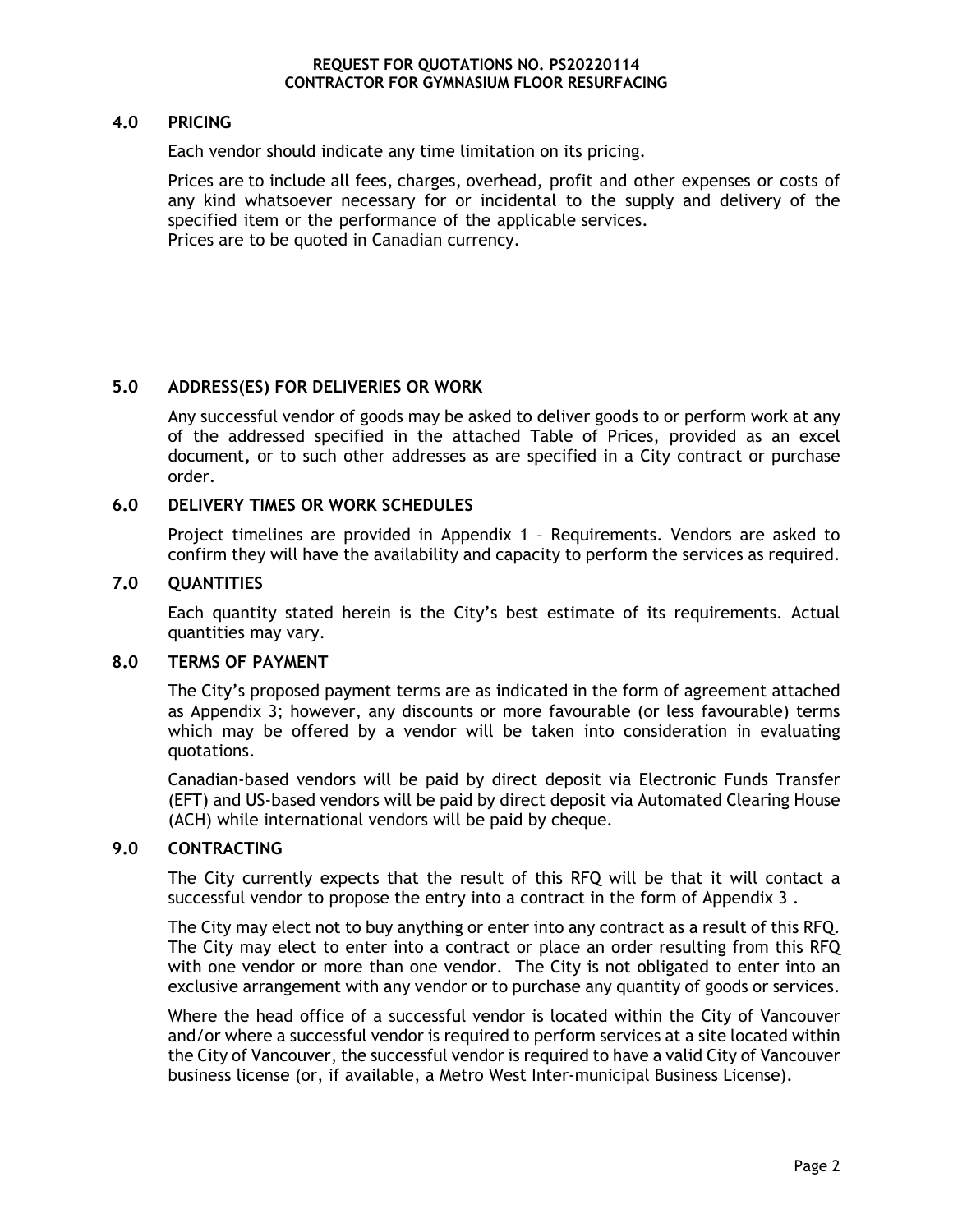#### **10.0 ALTERNATIVES / DEVIATIONS**

If a vendor offers goods or services that do not meet all of the requirements of Appendix [1](#page-12-0) instead of, or as an alternative to, goods or services meeting all of such requirements, the deviations or alternatives should be indicated in the vendor's quotation. The City may elect to consider and/or accept an offer of goods or services that deviate from those stated in Appendix [1,](#page-12-0) or the City may decide not to consider them, and may set aside the relevant vendor's quotation if it does not also offer goods or services meeting all of the requirements of Appendix [1.](#page-12-0)

#### **11.0 EVALUATION CRITERIA**

Quotations will be evaluated to determine which are likely to offer the overall best value to the City. The City expects to place the greatest emphasis on price; however, the City may take into account other factors affecting value, including those concerning quality, service or sustainability, or vendors' past work, reputations or experience. Therefore, the City may accept a quotation other than the lowest quotation.

The City may elect to not accept any quotation, and may terminate or amend this RFQ at anytime.

The City may discuss or negotiate variations from the scope of the RFQ or changes to the scope of goods/services to be offered by a vendor or the pricing therefor, with any one or more of the vendors responding to the RFQ without having any duty or obligation to advise other vendors or to allow other vendors to vary their quotations as a result of such discussions or negotiations.

#### **12.0 NO CLAIMS AGAINST THE CITY**

In submitting a quotation, the vendor acknowledges and agrees that:

- (a) this RFQ is in no way whatsoever an offer to enter into a supply agreement or an agreement imposing any duty of fairness on the City;
- (b) submission of a quotation does not in any way whatsoever create any obligation on the part of the City to treat the vendor's or any other vendor's quotation in any particular manner or undertake this RFQ process in any particular manner (except as expressly stated in Section [12\(c\);](#page-5-0)
- <span id="page-5-0"></span>(c) subject to the applicable provisions of the *Freedom of Information and Protection of Privacy Act (British Columbia)* and the City's right to publicly disclose information about or from any quotation, including without limitation names and prices, in the course of publicly reporting to the Vancouver City Council about the RFQ, the City will treat each quotation (and the City's evaluation of it), in confidence in substantially the same manner as it treats its own confidential material and information; and
- (d) the City will not be responsible for any costs, expenses, losses, damages (including damages for loss of anticipated profit) or liabilities incurred or alleged to be incurred by the vendor in relation to its submission of a quotation, except under the preceding Section [12\(c\).](#page-5-0)

#### <span id="page-5-1"></span>**13.0 CONFLICTS/COLLUSION/LOBBYING**

Each vendor must disclose whether any officer, director, shareholder, partner, employee or contractor of the vendor or of any of its proposed subcontractors, or any other person related to the vendor's or any proposed subcontractor's organization (a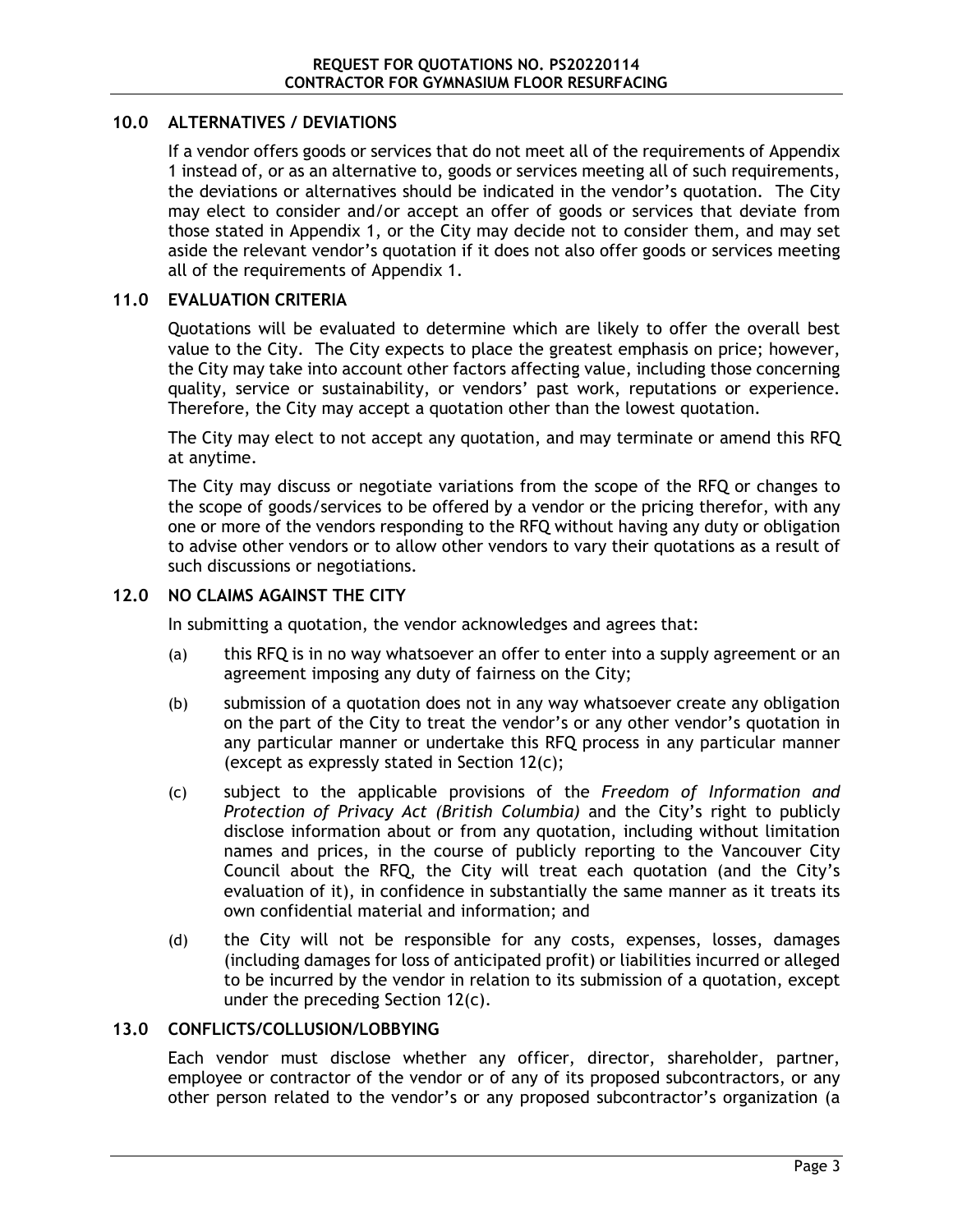"person having an interest") or any spouse, business associate, friend or relative of a person having an interest is:

- (e) an elected official or employee of the City; or
- (f) related to or has any business or family relationship with an elected official or employee of the City,

in each case such that there could be any conflict of interest or an appearance of a conflict of interest in the evaluation or consideration of the vendor's quotation by the City. The City will evaluate each matter disclosed to determine whether and to what extent the vendor can be given consideration in the RFQ in light of the particular matter.

Each vendor must disclose whether any person having an interest (as defined above) is a former official, former employee or former contractor of the City who has non-public information relevant to the RFQ obtained during his or her employment or engagement by the City. The City will evaluate each matter disclosed to determine whether and to what extent the vendor can be given consideration in the RFQ in light of the particular matter.

Each vendor must disclose whether the vendor or any of its proposed subcontractors is currently engaged in supplying (or is proposing to supply) goods or services to a third party such that becoming a supplier to the City in response to this RFQ would create a conflict of interest or the appearance of a conflict of interest between the vendor's duties to the City and the vendor's or its subcontractors' duties to such third party. The City will evaluate each matter disclosed to determine whether and to what extent the vendor can be given consideration in the RFQ in light of the particular matter.

Each vendor is required to disclose whether the vendor is competing for purposes of the RFQ with any entity with which it is legally or financially associated or affiliated. Each vendor must also disclose whether it is cooperating in any manner in relation to the RFQ with any other vendor responding to the RFQ. The City will evaluate each matter disclosed to determine whether and to what extent the vendor can be given consideration in the RFQ in light of the particular matter.

Each vendor is required to disclose whether it or any officer, director, shareholder, partner, employee or agent of the vendor or any of its proposed subcontractors: (1) is registered as a lobbyist under any lobbyist legislation in any jurisdiction in Canada or in the United States of America; or (2) has engaged in any form of political or other lobbying whatsoever with respect to the RFQ or sought, other than through the submission of its quotation, to influence the outcome of the RFQ process. The City will evaluate each matter disclosed to determine whether and to what extent the vendor can be given consideration in the RFQ in light of the particular matter.

#### **14.0 INSURANCE AND WORKERS' COMPENSATION COVERAGE**

Each vendor is asked to complete, sign and attach to its quotation the insurance form(s) included as Appendix [4.](#page-22-0)

Minimum requirement are:

(a) Commercial general liability insurance with a limit of not less than \$5,000,000 per occurrence and a deductible of not more than \$5,000 or other such amounts as the City may approve from time to time, protecting the Contractor and the Contractor's personnel against all claims for bodily injury including death, personal injury, advertising liability, products liability, sudden & accidental pollution, completed operations, or property damage or loss, arising out of the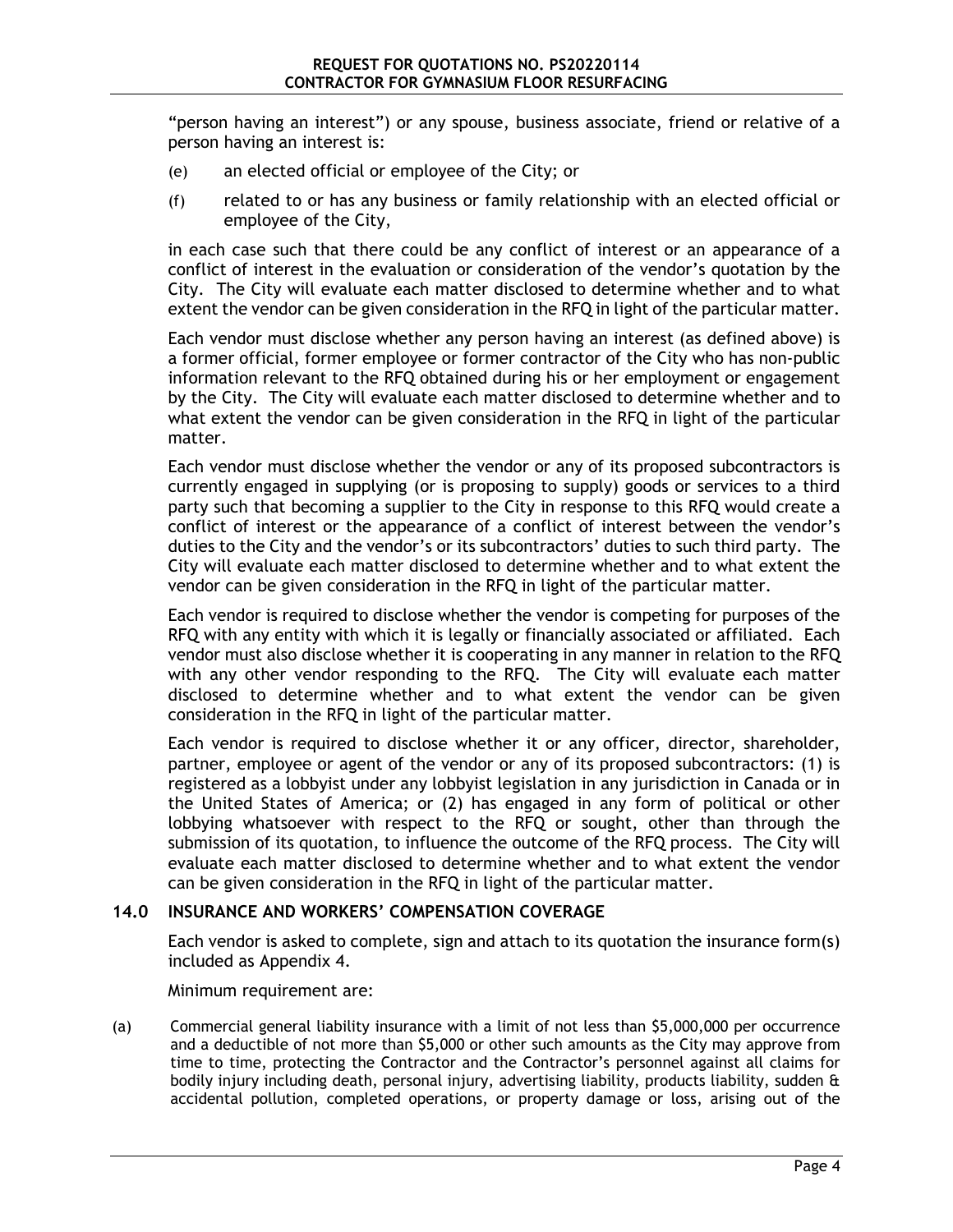operations of the Contractor or the actions of the Contractor or the Contractor's personnel. The policy will carry blanket contractual liability coverage, include a cross-liability clause in favour of the City, and will name the City and the City's officials, officers, employees and agents as additional insureds;

(b) All-risks property insurance covering the Contractor's property of every description containing a provision in which the insurer waives all rights which it may acquire by payment of a claim to recover the paid amount from the City or its officials, officers, employees or agents; and Automobile insurance covering all vehicles owned, leased, rented or operated by the Contractor in connection with this Services Contract, including third party legal liability insurance in an amount not less than \$5,000,000 per occurrence, or such other amount as the City may approve from time to time.

In addition, each vendor is asked include with its quotation a letter confirming its current WorkSafeBC registration.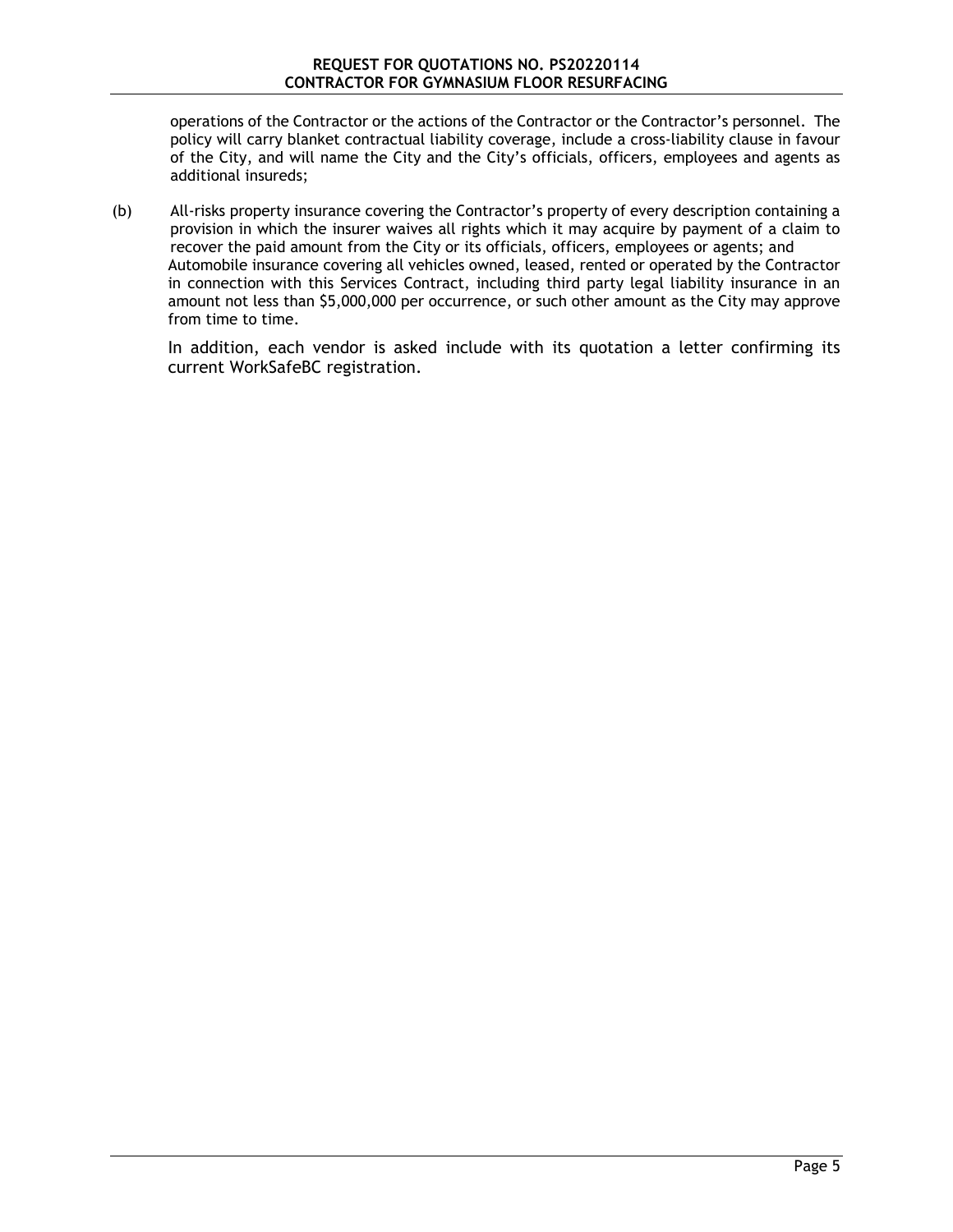#### **QUOTATIONS FORM**

**INCLUDE THIS FORM (**pages 6-9) **WITH YOUR QUOTATION**

|                 | ATTENTION: Jason Charbonneau, Buyer               |                |
|-----------------|---------------------------------------------------|----------------|
| FROM:           |                                                   | (Company Name) |
|                 |                                                   | (Contact Name) |
| <b>SUBJECT:</b> | REQUEST FOR QUOTATIONS NO. PS20220114 (THE "RFQ") |                |

**The undersigned vendor, having carefully read and examined the RFQ and having full knowledge of the requirements described therein, does hereby offer to provide the goods and/or services in accordance with the specifications and terms and conditions set out in the RFQ (except as expressly noted below in this completed Quotation Form) and upon the pricing and other terms and conditions referred to below in this completed Quotation Form.**

#### **1.0 TABLE OF PRICES**

Vendors are asked to complete the Table of Prices provided as an attached excel document. Initial contract term is expected to be 3 years with the opportunity to extend for two additional 2 year periods. Vendors are asked to provide pricing that will be valid for the initial 3 year term.

#### **Address the following in your quotation:**

#### **2.0 DEVIATIONS, ALTERNATIVES AND ADDITIONAL GOODS OR SERVICES**

Are there goods or services with deviations, or alternative or additional goods or services suggested by the vendor? If yes, list them and their price(s) in your quotation. Describe the deviations or describe the alternative goods or services or suggested additional goods or services.

#### **3.0 TIME LIMITATIONS ON PRICING:**

Indicate any such limitations in your quotation or state that there are none. See Section 4.0 of the RFQ's Instructions to Vendors.

#### **4.0 TIMES AND SCHEDULING**

Provide the information requested by Section [6.0](#page-4-0) of the RFQ's Instructions to Vendors.

#### **5.0 ENVIRONMENTAL AND SOCIAL SUSTAINABILITY**

Please provide (if available) information concerning the environmental sustainability of the goods or services offered with regards to Healthy Ecosystems (minimizing pollution/toxicity, conserving natural resources, and regenerating ecological; local food; clean water / water consumption), Zero Waste (reducing and/or diverting), Zero Carbon (reducing/eliminating greenhouse gases), including an explanation of any on-going efforts or plans that the vendors has, or steps that it has taken in the past to improve energy efficiency and / or minimise production of "greenhouse gas" emissions.

Please provide (if available) information concerning the social sustainability of the goods or services offered with regards to advancing inclusion, reconciliation, equity and diversity by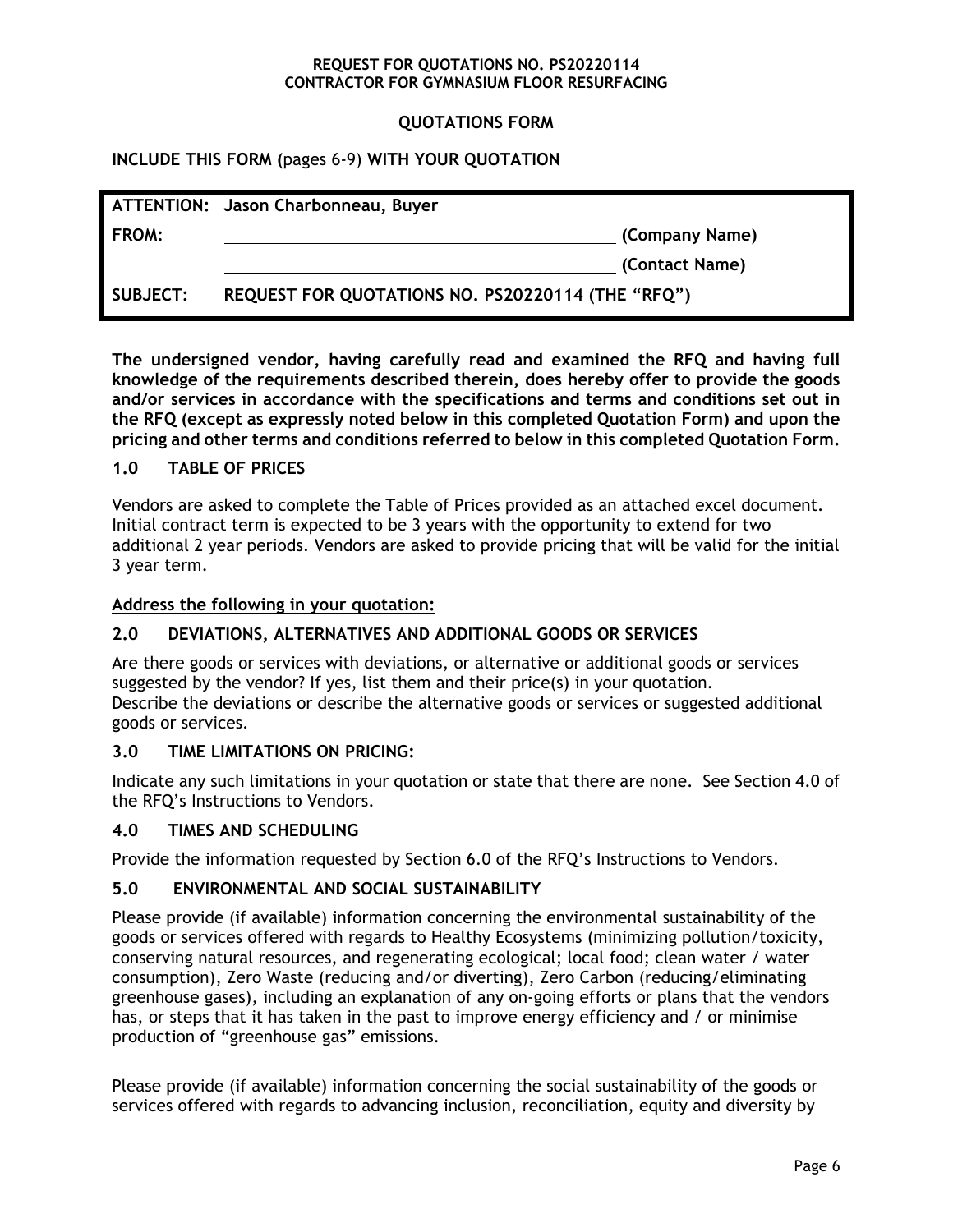increasing economic opportunities for equity seeking populations (including but not limited to non-profits/coops, women, Indigenous persons, people with disabilities, LGBTQ+), including an explanation of any on-going efforts or plans the vendor has, or steps that it has taken in the past, to contribute to City goals & strategies of advancing inclusion, reconciliation, equity and diversity and / or to your organization's efforts to promote workforce diversity for underemployed, unemployed, under-represented populations (including but not limited to women, Indigenous People, newcomers/immigrants, visible minorities, People with Disabilities, and LGBTQ+ people).

#### <span id="page-9-0"></span>**6.0 SUPPLIER AND WORKPLACE DIVERSITY**

Please note that the Supplier and Workplace Diversity questions in this Section [6.0](#page-9-0) are optional and will not form part of the evaluation of this RFQ. Vendors' answers to the following questions are for information gathering purposes only and will be kept confidential in accordance with the Legal Terms and Conditions of this RFQ.

In the space below, indicate the vendor's company profile with regards to social value and economic inclusion including social/environmental certifications and/or if owned/controlled by an equity-seeking demographic (including but not limited to nonprofit, cooperative, Women, Indigenous Peoples, Ethno-cultural People (minorities, newcomers, immigrants), persons with disabilities or LGBTQ+ people).

| Majority owned/controlled/by: |                                                       | Social / Environmental |                                                   |
|-------------------------------|-------------------------------------------------------|------------------------|---------------------------------------------------|
|                               | Women                                                 |                        | <b>Certifications</b>                             |
|                               | Indigenous Peoples                                    |                        | <b>BCorp</b>                                      |
|                               | Non-Profit/Charity (Social Enterprise)                |                        | <b>BuySocial</b>                                  |
|                               | Coop                                                  |                        | <b>Supplier Diversity</b><br>Certification        |
|                               | <b>Community Contribution Corporation</b><br>(3C/CCC) |                        | Fairtrade                                         |
|                               | <b>Ethno-cultural Persons</b>                         |                        | <b>Green Business</b><br>Certification (ie. LEED, |
|                               | People with Disabilities                              |                        | Climate Smart)                                    |
|                               | LGBTQ+                                                |                        | Other: please indicate                            |
|                               | Other: please indicate                                |                        |                                                   |

As best known, in the space below, indicate the vendor's company profile with regards to economic inclusion supporting employment equity, diversity, inclusion and reconciliation by an equity-seeking demographic (including but not limited to nonprofit, cooperative, Women, Indigenous Peoples, Ethno-cultural People (minorities, newcomers, immigrants), persons with disabilities or LGBTQ+ people). *Confidential & for information only*

#### **Workforce Diversity:**

% Women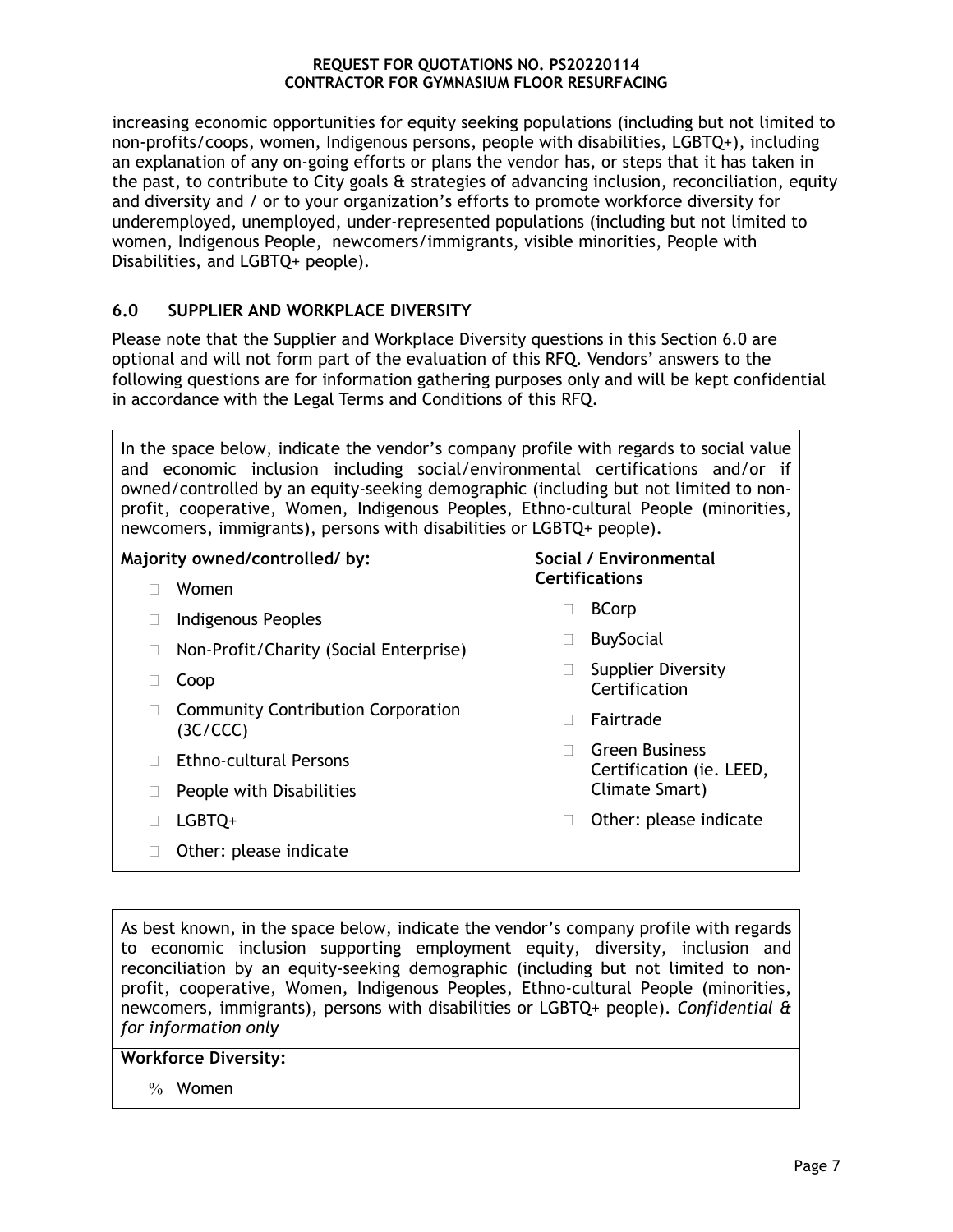- % Indigenous Peoples
- % Ethno-cultural People
- % People with Disabilities
- % LGBTQ+
- % Other: please indicate

#### **7.0 TERMS OF PAYMENT**

In your quotation indicate that the proposed payment terms are acceptable or provide alternates.

#### **8.0 CONFLICTS/COLLUSION/LOBBYING**

In your quotation provide the information requested by Section [13.0](#page-5-1) of the RFQ's Instructions to Vendors.

#### **9.0 OTHER INFORMATION**

Provide all other details requested or required by the RFQ, or which the vendor wishes to include as part of its offer. Among other things, note here any proposed deviations from Appendix [3](#page-15-0) – Form of Agreement*.*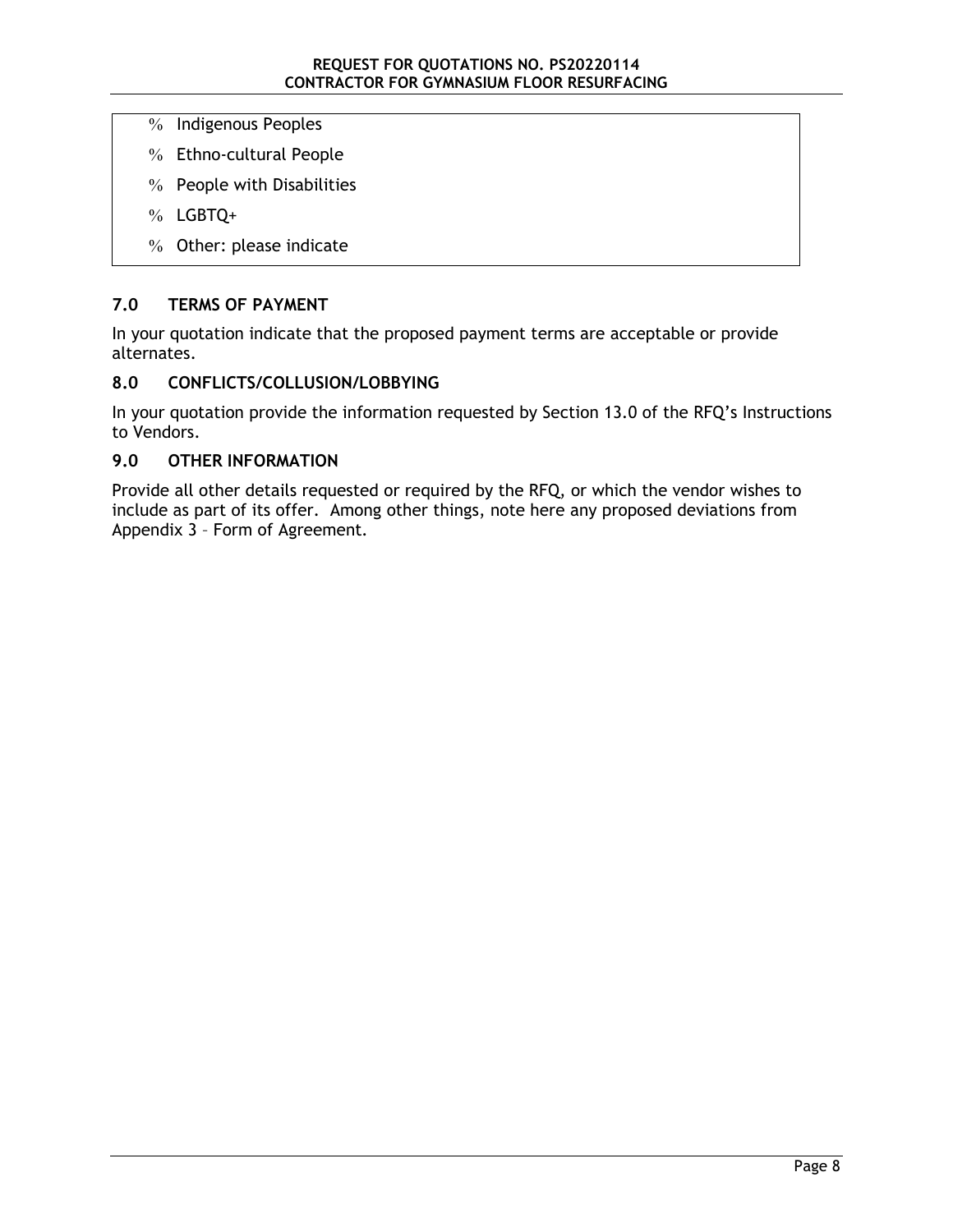#### **11.0 TERMS AND CONDITIONS**

The vendor should print, sign and scan this form for submission to the city via email in accordance with the instructions for submission provided above. By signing this form, the vendor acknowledges that: (a) it has read, understands and agrees to the terms and conditions set out in the RFQ's Instructions to Vendors (except as noted above); (b) it has read and understands the information in Appendix [1](#page-12-0) and Appendix [3](#page-15-0) of the RFQ; (c) it has noted herein any deviations from the requirements of Appendix [1](#page-12-0) of the RFQ; and (d) it has completed, executed and attached hereto the forms set out in Appendix [2](#page-14-0) and Appendix [4](#page-22-0) of the RFQ, as well as having attached a letter from WorkSafeBC confirming the vendor's current registration.

Moreover, by signing this form, the vendor also acknowledges and agrees that it has determined that the terms and conditions stated in Appendix [3](#page-15-0) would be acceptable to it, or it has noted required deviations above.

| Company Name:                               |       |  |  |  |  |
|---------------------------------------------|-------|--|--|--|--|
| Signature of Authorized Signing<br>Officer: | Date: |  |  |  |  |
| Name of Authorized Signing Officer:         |       |  |  |  |  |
| Title of Authorized Signing Officer:        |       |  |  |  |  |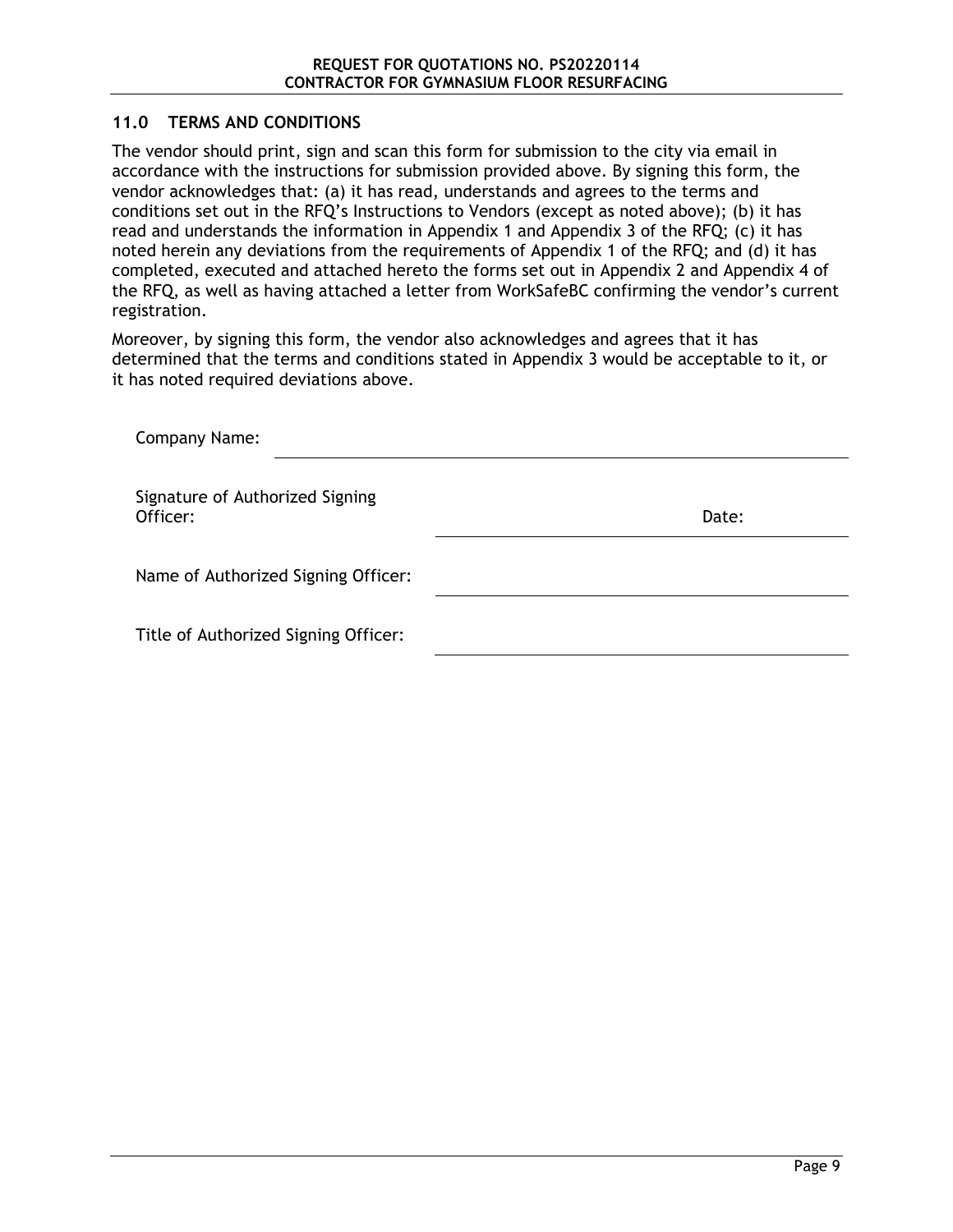#### <span id="page-12-0"></span>**APPENDIX 1 – REQUIREMENTS**

#### **SUMMARY**

The scope of work will be sanding, screening, and refinishing of gym floors and includes, but is not limited to, sealing, painting line touch-ups, and three finish coat applications.

Initial contract term is expected to be 3 years with the opportunity to extend for two additional 2 year periods. Vendors are asked to provide pricing that will be valid for the initial 3 year term.

#### **PROJECT TIMING**

Projects will be awarded on an as needed basis for the term of the agreement. The vendor will be asked to provide site specific quotations prior to each job. Projects may include single sites or multiple sites simultaneously. Working hours may include weekends to minimise operational impacts. Vendors are asked to confirm they can meet these requirements.

#### **SITE VISITS**

No formal sites visits are planned as all locations are open to the public. Questions are to be forwarded to the Contact Person listed above.

#### **SITE SPECIFIC QUOTATIONS**

Quotations are to include:

- Product data sheets for each product proposed
- A project schedule, provided a minimum of two weeks prior to start of any work, including detailed breakdown of tasks and actions (timeline)
- A copy of the manufacture's warranty

#### **QUALITY ASSURANCE**

Any flooring finish shall comply with Maple Flooring Manufacturing Association (MFMA) grading rules for species, grade, cut, and recommended hardwood floor maintenance requirements. Minimum warranty on finished floors is to be eighteen months.

All components of the floor finish system shall be protected against failure and or performance deficiencies by warranties covering a product manufacturer's materials, and installer workmanship. This includes any bubbling, peeling or flaking due to finish compatibility issues.

The vendor shall conduct a maintenance training session with the caretakers of the wood flooring as necessary.

During installation, and for at least ten days after installation, appropriate relative humidity and ambient temperature is to be maintained. The vendor is responsible for all clean up and dust removal.

#### **FINISHING**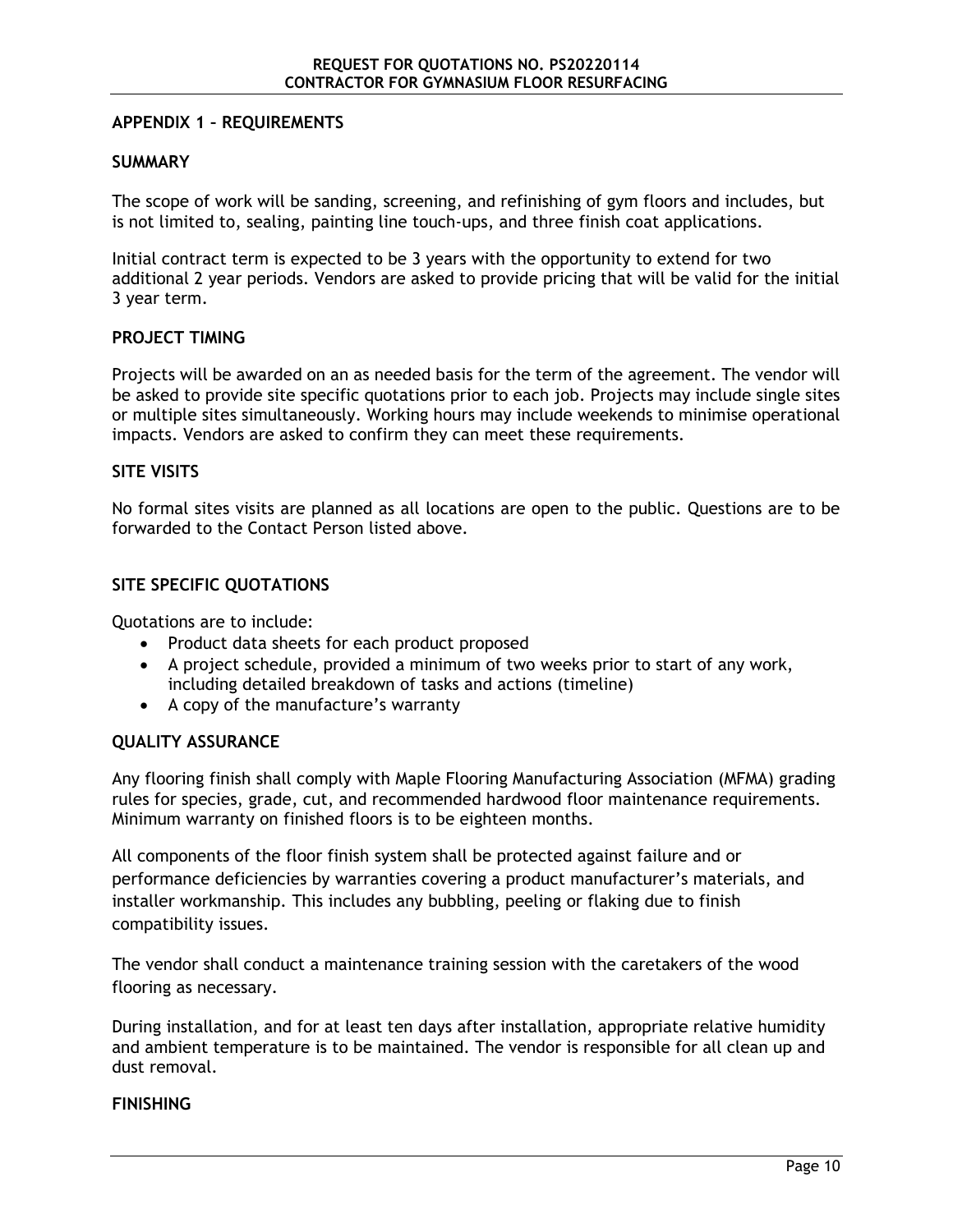Vendor will machine screen entire floor, removing any swirls with fine grit screen. Machinesand flooring to remove offsets, ridges, cups, and sanding-machine marks that would be noticeable after finishing. Vacuum and tack with a clean cloth immediately before applying finish.

The vendor shall tape off and cover any in-floor outlet covers or equipment receiving covers prior to finish application. Vendor shall ensure that all floor fixtures are operable once project is complete.

Use three finish coats allowing each finish coat to dry overnight at a minimum (preferably 24 hours) or as per manufacturer recommend time before application of subsequent coats.

All game court lines and other painted marks are to be applied after sanding before the first of the three finish coats.

- Lay out the court with masking tape as required and apply the paint.
- To ensure crisp lines allow paint to dry for 2 hours before pulling up the tape.
- Allow the line to dry for a minimum of 24 hours before abrading the lines lightly with a screen.

Site-finished floors will not be covered with craft paper, or any other material, until finish reaches full cure, or not less than ten days after applying last coat.

#### **FINISHING MATERIALS**

Required product is Bona Sport Supersport Finish in clear with a high gloss finish. No seal coat is to be used when only screening is performed.

Contactor shall provide a sample test area on the existing gym floor for review and approval before starting of any new flooring work.

Game court lines and marking paint colours shall be tested for compatibility. Touch-up paint shall match existing colours and type.

#### **PREVIOUS EXPERIENCE**

Vendors are asked to provide three references for projects of similar size and scope. References from municipalities and or school boards are preferred. Reference information should include:

- Name of organization
- Scope of project(s)
- Contact name and email address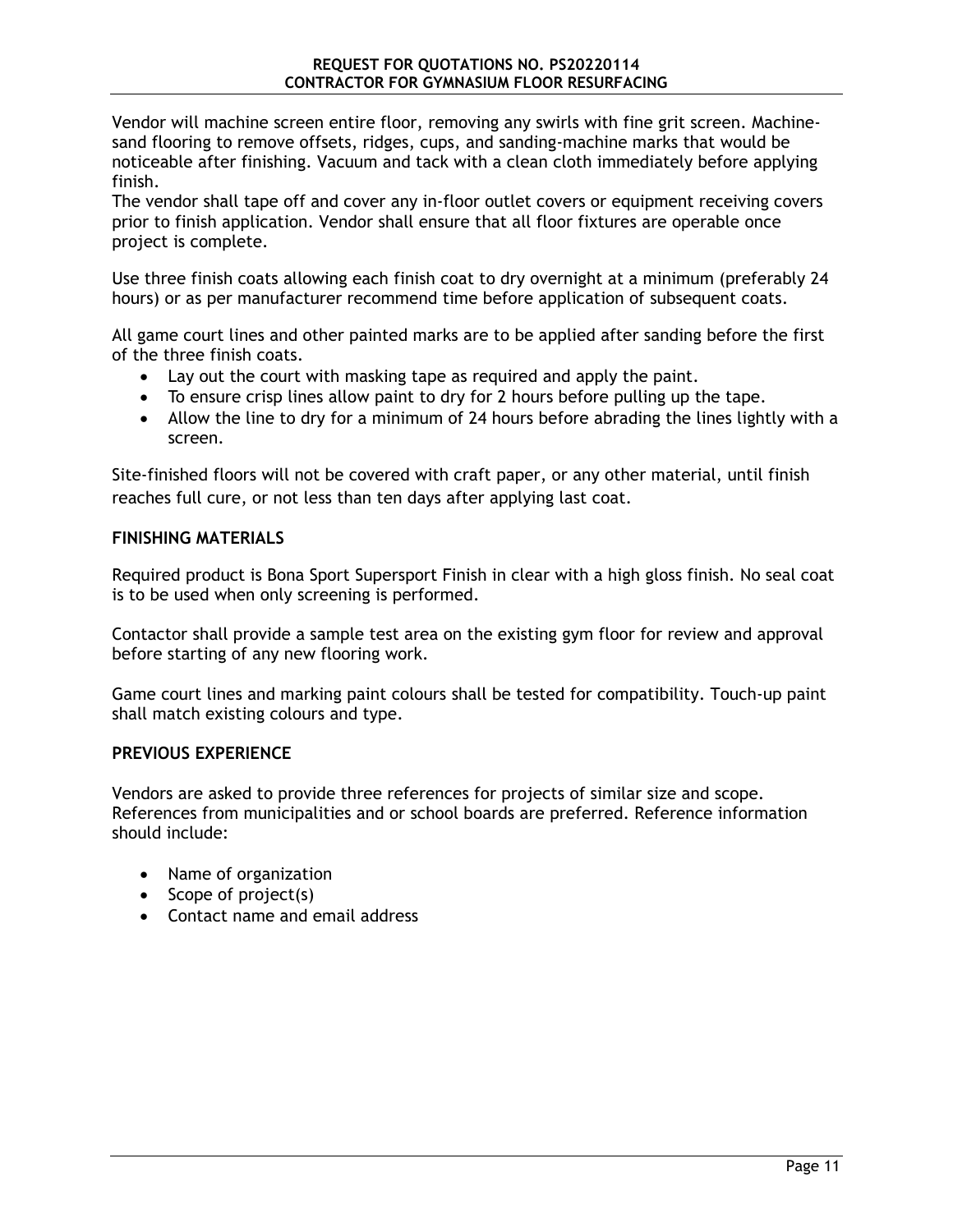#### **INCLUDE THIS FORM WITH YOUR QUOTATION**

#### <span id="page-14-0"></span>**APPENDIX 2 – DECLARATION OF SUPPLIER CODE OF CONDUCT COMPLIANCE**

Purpose: All proposed suppliers are to complete and submit this form to certify compliance with the supplier performance standards set out in the Supplier Code of Conduct.

The City of Vancouver expects each supplier of goods and services to the City to comply with the supplier performance standards set out in the City's Supplier Code of Conduct (SCC) [<https://policy.vancouver.ca/AF01401P1.pdf>](https://policy.vancouver.ca/AF01401P1.pdf). The SCC defines minimum labour and environmental standards for City suppliers and their subcontractors.

Suppliers are expected to comply with the aforementioned standards upon submitting a tender, quotation, application, expression of interest or quotation to the City, or have a plan in place to comply within a specific period of time. The City reserves the right to determine an appropriate timeframe in which suppliers must come into compliance with these standards. To give effect to these requirements, an authorised signatory of each proposed vendor must complete the following declaration and include this declaration with its submission:

As an authorised signatory of \_\_\_\_\_\_\_\_\_\_\_\_\_\_\_\_\_\_\_\_\_\_\_\_\_\_\_\_*(vendor name),* I declare that I have reviewed the SCC and to the best of my knowledge, \_\_\_\_\_\_\_\_\_\_\_\_\_\_\_\_\_\_\_\_\_\_\_\_\_\_\_*(vendor name)* and its proposed subcontractors have not been and are not currently in violation of the SCC or convicted of an offence under national and other applicable laws referred to in the SCC, other than as noted in the table below *(include all violations/convictions that have occurred in the past three years as well as plans for corrective action).*

| Section of SCC / title of<br>law | Date of<br>violation<br>/conviction | Description of<br>violation /<br>conviction | Regulatory /<br>adjudication body and<br>document file number | Corrective<br>action plan |
|----------------------------------|-------------------------------------|---------------------------------------------|---------------------------------------------------------------|---------------------------|
|                                  |                                     |                                             |                                                               |                           |
|                                  |                                     |                                             |                                                               |                           |

I understand that a false declaration and/or lack of a corrective action plan may result in no further consideration being given to the submission of \_\_\_\_\_\_\_\_\_\_\_\_\_\_\_\_\_\_\_\_\_\_\_\_\_\_\_\_*(vendor name).*

Signature:

Name and Title: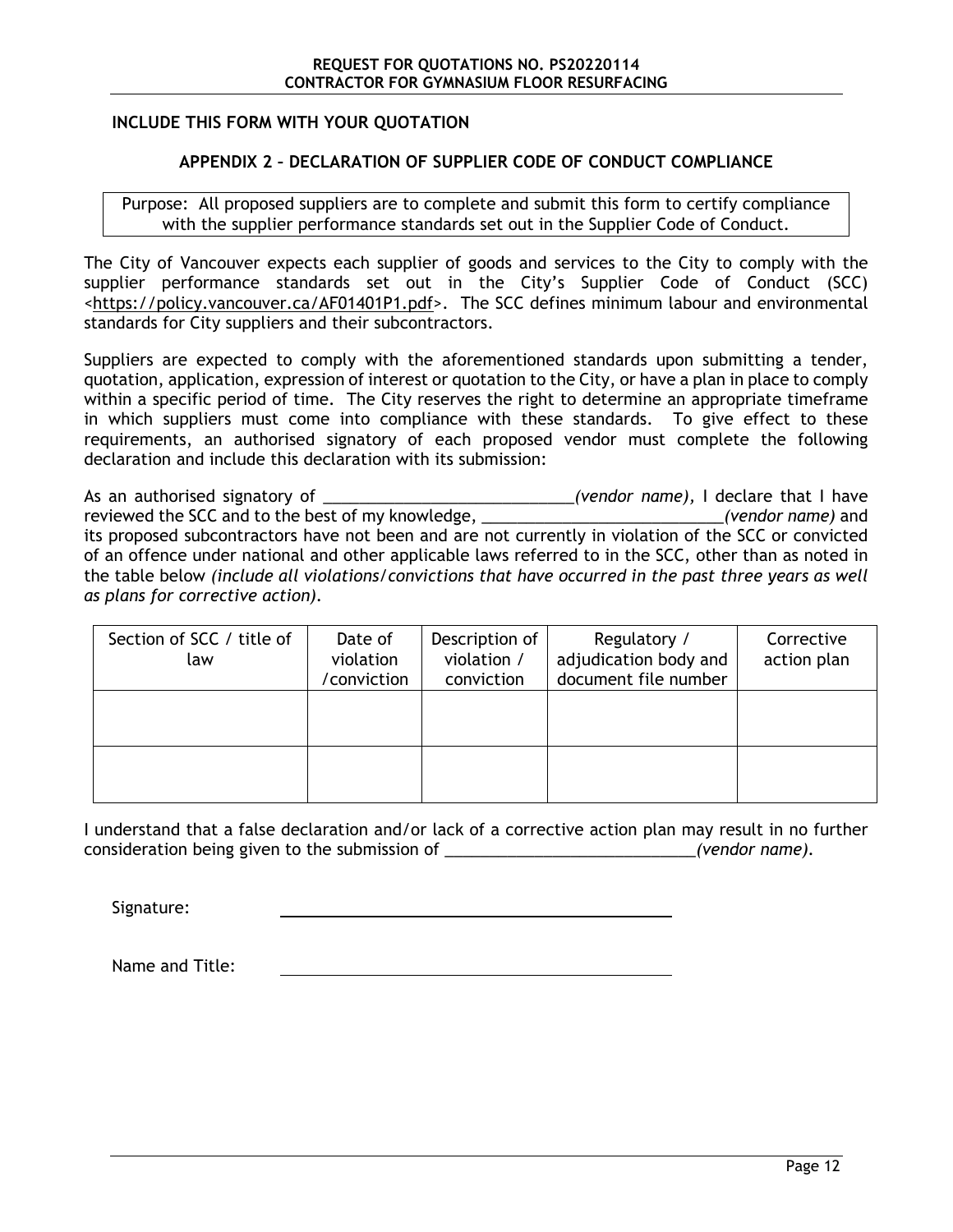## <span id="page-15-0"></span>**APPENDIX 3 – FORM OF AGREEMENT**

**Provided as an attachment.**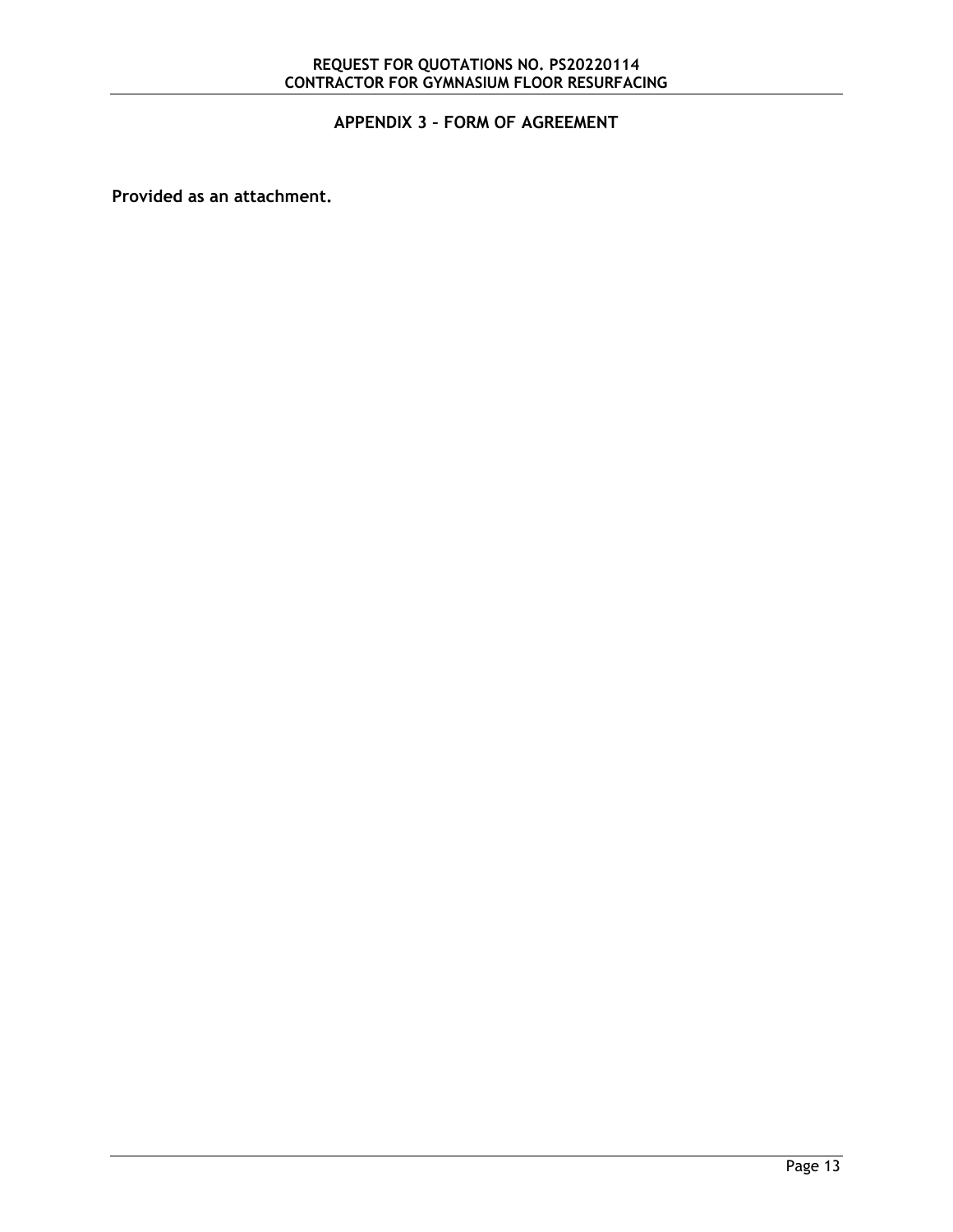

# **SERVICES CONTRACT REFERENCES:** OA# 46

 **PS# PS\_\_\_\_\_\_\_\_\_\_\_\_\_**

having the following address:

453 West 12<sup>th</sup> Avenue Vancouver, British Columbia, Canada V5Y 1V4

Tel Number: Email:

Name of City Project Manager:

**City of Vancouver (the "City")**  $\qquad \qquad \text{and} \qquad \text{and} \qquad \text{where} \quad \text{where} \quad \text{where} \quad \text{and} \quad \text{where} \quad \text{and} \quad \text{and} \quad \text{and} \quad \text{and} \quad \text{and} \quad \text{and} \quad \text{and} \quad \text{and} \quad \text{and} \quad \text{and} \quad \text{and} \quad \text{and} \quad \text{and} \quad \text{and} \quad \text{and} \quad \text{and} \quad \text{and} \quad \text{and} \quad \text{and}$ 

having the following address:

Tel Number: Email:

**This contract for services is comprised of this cover page, the following parts A, B, C, D and E, the attached Services Contract Terms and Conditions, and any other attachments, schedules, appendices or annexes expressly referred to in the aforementioned parts A, B, C, D and E, and the signature blocks following Part F below. By signing below, the City and the Contractor hereby agree to be bound by the terms of this contract.**

| <b>PART A - SERVICES:</b><br>The Services are further described in Schedule A. |                                                                                                                                                                       |
|--------------------------------------------------------------------------------|-----------------------------------------------------------------------------------------------------------------------------------------------------------------------|
| <b>Start date for the Services:</b>                                            | (the "Start Date")                                                                                                                                                    |
| The Contractor agrees to complete the Services by:                             |                                                                                                                                                                       |
| <b>PART B - FEES AND EXPENSES:</b>                                             | See Section 20 of the Services<br><b>Billing Date(s):</b><br><b>Contract Terms and Conditions</b>                                                                     |
| Fees:<br>Expenses:                                                             | Definitions:                                                                                                                                                          |
| Not reimbursable (included in fees)<br>П                                       | "GST" means the tax payable and imposed pursuant to<br>Part IX of the Excise Tax Act (Canada), as amended or                                                          |
| Maximum Amount of Fees and Expenses (the "Maximum<br>Amount"):                 | replaced from time to time.                                                                                                                                           |
| The fees and expenses are further described in Schedule B.                     | "PST" means the provincial sales tax payable and imposed<br>pursuant to the Provincial Sales Tax Act (British Columbia),<br>as amended or replaced from time to time. |
| <b>PART C: APPROVED SUBCONTRACTORS</b>                                         |                                                                                                                                                                       |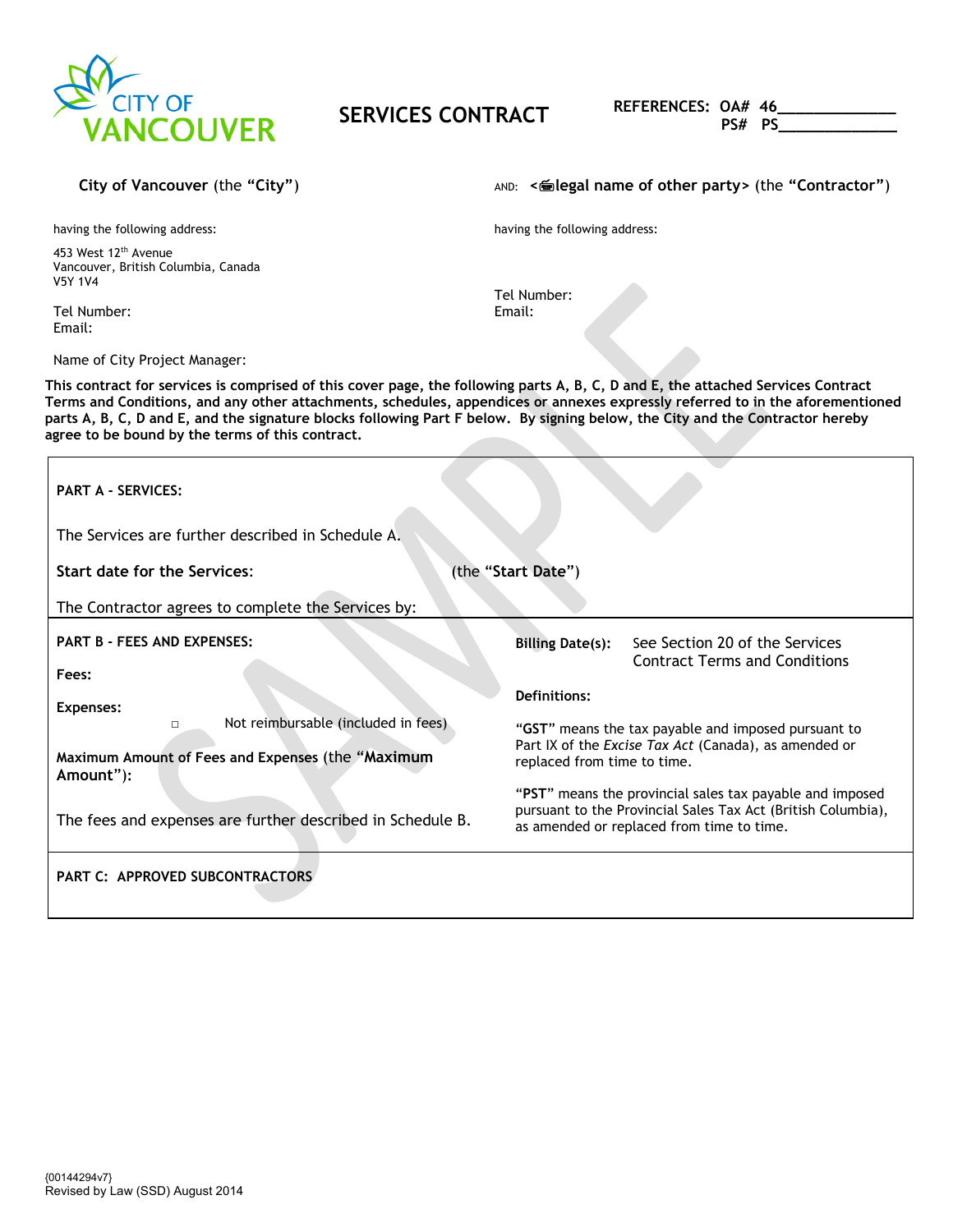#### **PART D: INSURANCE**

Without limiting any of its obligations or liabilities under this Services Contract, the Contractor will obtain and continuously carry and will cause its subcontractors to obtain and continuously carry during the term of the Services Contract at its own expense and cost, the following insurance coverages with minimum limits of not less than those shown in the respective items set out below:

The Contractor and each of its subcontractors will provide at its own cost other lines of insurance coverages, endorsements, or increased limits of insurance as deemed necessary by the City and as a reasonable and prudent contractor would require to protect their operations or performance of services.

All insurance policies required by this Services Contract shall be with insurers duly authorized to carry on business in the Province of British Columbia, in a form and in amounts satisfactory from time to time and acceptable to the City's Director of Risk Management.

The required insurance shall not be cancelled or endorsed to reduce the limits of liability without thirty (30) days' written notice by registered mail to the City. Should the policy be endorsed to restrict coverage midterm, written notice of such restriction will be provided by registered mail to the City no later than the effective date of change; the exception is cancellation for non-payment of premiums in which case the applicable statutory conditions will apply. Notice must identify the contract title, number, policy holder, and scope of work.

The Contractor's insurance policy (policies) shall be primary with respect to all claims arising out of the operations of the Contractor. Any insurance or self-insurance maintained by or on behalf of the City or its officials, officers, employees, or agents will be excess of the Contractor's insurance and will not contribute to it.

Neither the providing of insurance by the Contractor in accordance with this Agreement, nor the insolvency, bankruptcy or the failure of any insurance company to pay any claim accruing will be held to relieve the Contractor from any other provisions of the Services Contract with respect to liability of the Contractor or otherwise.

Prior to the Start Date, the Contractor will provide the City with evidence of all required insurance in the form of a certificate of insurance satisfactory to the City. The certificate of insurance will identify the contract title, number, policyholder, and scope of work. The Contractor will provide proof of insurance, in the form of a certificate of insurance or certified copies of all insurance policies to the Manager, Contracts and Administration at any time immediately upon request.

The Contractor will provide in its agreements with its subcontractors clauses in the same form as in this Part D. Upon request, the Contractor will deposit with the City detailed certificates of insurance for the policies it has obtained from its subcontractors and a copy of the applicable insurance clauses from its sub-contract agreements.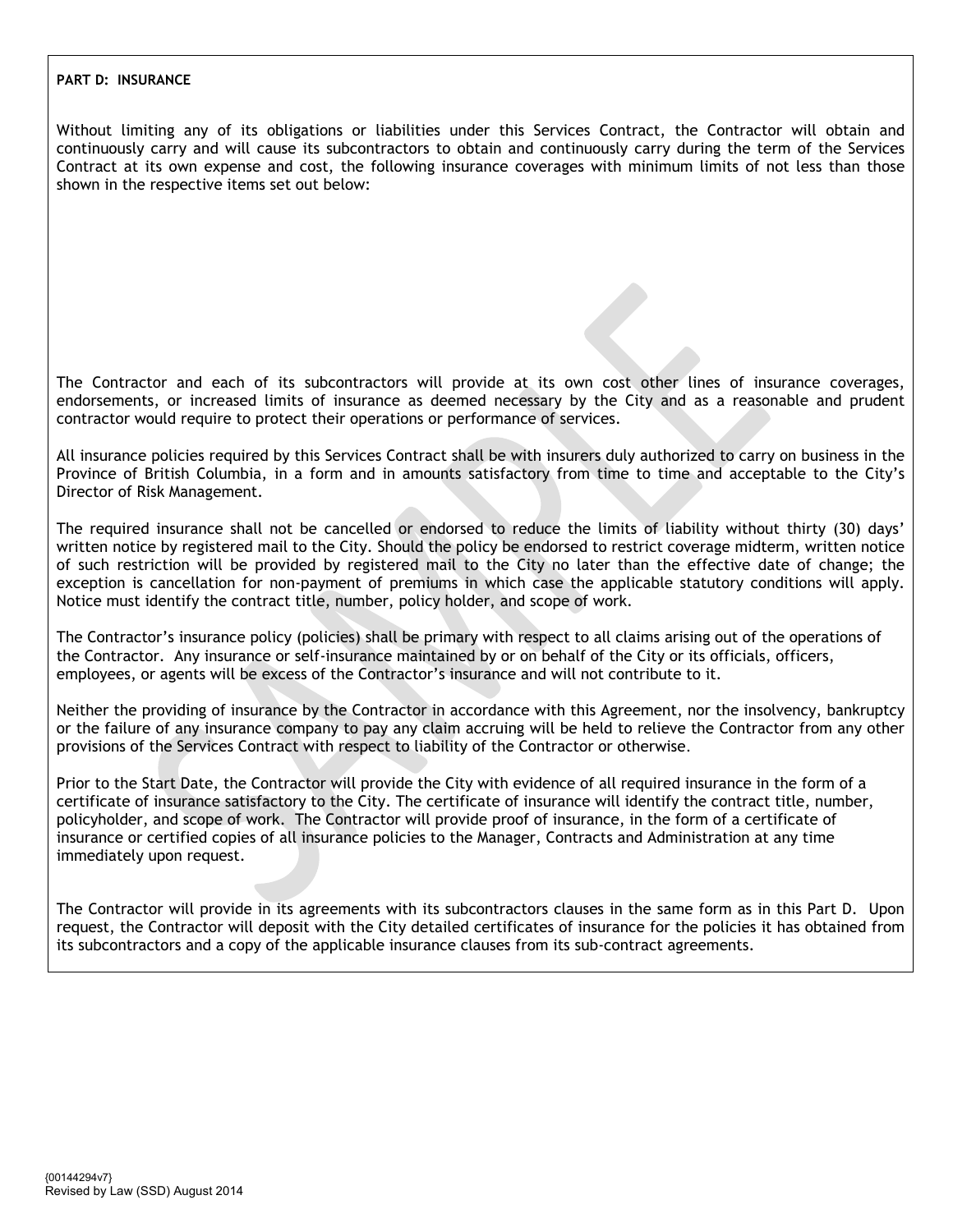| PART E: ADDITIONAL TERMS                                                        |                                                                                       |
|---------------------------------------------------------------------------------|---------------------------------------------------------------------------------------|
| The following are integral parts of this Services Contract:                     |                                                                                       |
|                                                                                 |                                                                                       |
|                                                                                 |                                                                                       |
|                                                                                 |                                                                                       |
|                                                                                 |                                                                                       |
| SIGNED AND DELIVERED on behalf of the City by its<br>authorized signatory(ies): | SIGNED AND DELIVERED on behalf of the Contractor by its<br>authorized signatory(ies): |
| Per:                                                                            | Per:                                                                                  |
|                                                                                 |                                                                                       |
|                                                                                 |                                                                                       |
|                                                                                 |                                                                                       |
|                                                                                 |                                                                                       |
|                                                                                 |                                                                                       |
|                                                                                 |                                                                                       |
|                                                                                 |                                                                                       |
|                                                                                 |                                                                                       |
|                                                                                 |                                                                                       |
|                                                                                 |                                                                                       |
|                                                                                 |                                                                                       |
|                                                                                 |                                                                                       |
|                                                                                 |                                                                                       |
|                                                                                 |                                                                                       |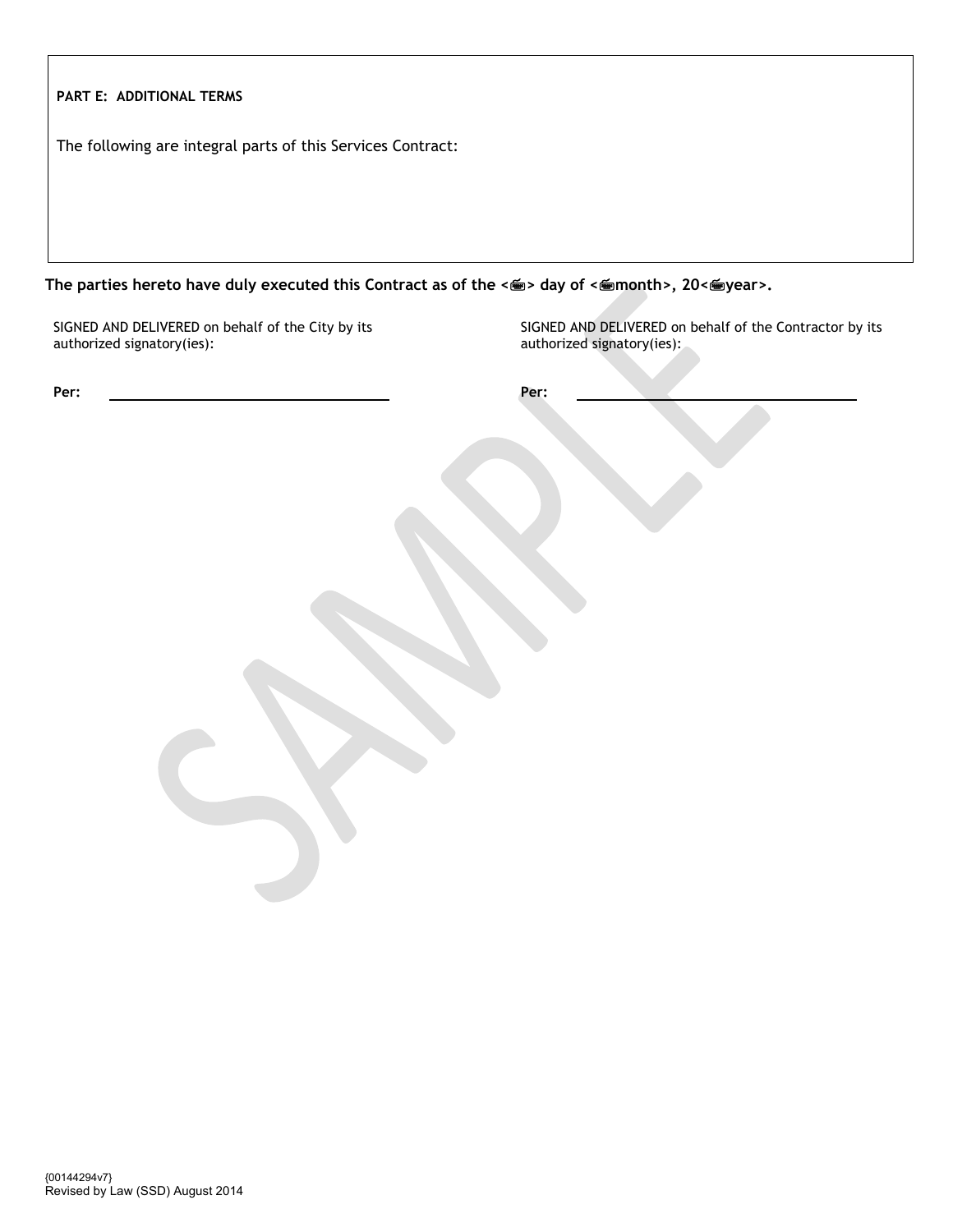#### A. CONTRACTOR'S OBLIGATIONS

- Performance of Services. The Contractor agrees to provide the City with the services described in PART A (and in any schedule referred to therein), including, without limitation, and to the extent not expressly described in PART A (or in any such schedule), all services necessary or incidental to the completion of the services contemplated and described therein (the "Services"), all in accordance with the Services Contract (this "Contract"). The Contractor must provide the Services The Contractor must provide the Services commencing on the Start Date described in PART A and in accordance with the delivery schedule (if any) specified in PART A (or in any schedule referred to therein), regardless of the date of execution or delivery of this Contract. The Contractor must comply with the City's instructions in performing the Services, but unless otherwise specified herein, the Contractor shall at all times retain control over the manner in which those instructions are carried out.
- 2. Provision of Service Inputs. Unless otherwise specified herein, the Contractor must supply and pay for all labour, materials, permits and approvals (including from any relevant government authority) necessary or advisable to provide the Services.
- 3. Standard of Care and Applicable Laws. The Contractor must perform the Services to the standard of care, skill, and diligence prescribed herein, or where not prescribed herein, to the standard customarily maintained by persons providing, on a commercial basis, services similar to the Services, and in accordance with all statutes, regulations, by-laws, codes, rules, notices, orders, directives, standards and requirements of every competent federal, provincial, regional, municipal and other statutory authority applicable to the Contractor and its personnel and the Services.
- 4. Warranty. Without limitation to any additional warranties provided by the Contractor, whether indicated on the face of the this contract or otherwise provided, the Contractor warrants that: (a) all goods, provided by the Contractor in connection with its performance of the Services ("Goods"), shall be of merchantable quality and free from defects in workmanship and materials; (b) all Goods shall strictly conform to applicable samples, specifications and drawings; (c) all Goods and Services shall be fit for the purpose intended by the City; (d) all Goods shall be free and clear of all liens, charges and encumbrances; (e) the Goods and Services shall comply with the standards set forth by applicable federal, provincial, municipal and industry regulatory agencies; (f) the shipping and handling of any hazardous material will be made in accordance with all applicable laws and regulations; and (g) the Goods and Services shall comply with all applicable environmental protection laws and regulations.
	- Unless a longer warranty period is specified on the face of this Contract or is otherwise provided, the foregoing warranty shall be valid for one year from the date of acceptance of the Goods and Services by the City. If at any time prior to the expiration of any applicable warranty period, any weakness, deficiency, failure, breakdown or deterioration in workmanship or material should appear or be discovered in the Goods and Services furnished by the Contractor, or if the Goods and Services do not conform to the terms and conditions of this Contract, the City may at its option (a) require the Contractor to promptly replace, redesign or correct the defective and non-conforming Goods and Services at no expense to the City, or (b) the City may replace or correct the defective Goods and Services and charge the Contractor with all expenses incurred by the City. The Contractor agrees to expenses incurred by the City. indemnify and save harmless the City, its officials, officers, employees, assigns, agents, clients and the public from any liability, loss, cost and expense arising either directly or indirectly, from breach of any warranty given by the Contractor hereunder.
- 5. Contractor Personnel. The Contractor must ensure that all persons it employs or retains to perform the Services are competent to perform them and are properly trained, instructed,

and supervised, and that all such persons comply with the provisions of this Contract.

- 6. Reporting. The Contractor must, upon the City's request, fully report to the City on all work it does or has done in connection with providing the Services.
- Deliverables. As a result of or as part of providing the Services, the Contractor may receive, create, produce, acquire or collect items including, without limitation, products, goods, equipment, supplies, models, prototypes and other materials; information and data; reports, drawings, plans, designs, depictions, specifications and other documentation (collectively, "Deliverables"). Deliverables do not include items that are: not required to be produced by the Contractor or supplied to the City as part of or together with the Services unless the City pays for such items; or specified in this Contract as being excluded from the Deliverables category; or items which pre-existed the effective date of this Agreement that are owned by a third party or that are used by the Contractor as part of the services provided to any of its other customers All Deliverables will be owned solely by the City unless otherwise expressly provided herein and the City will have the complete right to use and deal with the Deliverables for its own benefit in any way it sees fit without limitation. The Contractor waives, in favour of the City, all moral rights in the Deliverables, transfers to the City, free of all liens and encumbrances, ownership of each Deliverable, and assigns all of its world-wide present and future rights, title and interest in and to each Deliverable, including copyright, effective as of the date of creation or acquisition of such Deliverable. The Contractor will permit the City to inspect and copy all Deliverables.
- 8. Confidentiality. The Contractor acknowledges that, in performing the Services required under this Contract, it may acquire information about matters which are confidential to the City, which information is the exclusive world-wide property of the City or its suppliers or citizens, as the case may be. The Contractor undertakes to treat as confidential all Deliverables and all information received by reason of its position as Contractor and agrees not to disclose the same to any third party either during or after the performance of the Services under this Contract, without the City's express prior written consent.
- 9. Insurance. The Contractor must provide, maintain and pay for, and cause all subcontractors to provide, maintain and pay for, the insurance coverage (if any) described in PART D (including the type and form of policy, the coverage amounts, and the amount of deductible). If no insurance coverage is specified in PART D, the Contractor must provide, maintain and pay for, and cause all subcontractors to provide, maintain and pay for, such insurance as would be obtained by a prudent consultant or contractor providing services similar to the Services. The Contractor must provide written proof of such insurance coverage upon the written request of the City.
- 10. WorkSafeBC. The Contractor agrees that it will procure and carry and pay for, full WorkSafeBC coverage for itself and all workers, employees, servants and others engaged in or upon any work or service which is the subject of this Contract. The Contractor agrees that the City has the unfettered right to set off the amount of the unpaid premiums and assessments for such WorkSafeBC coverage against any monies owing by the City to the Contractor. The City will have the right to withhold payment under this Contract until the WorkSafeBC premiums, assessments or penalties in respect of work done or services performed in fulfilling this Contract have been paid in full. The Contractor will provide the City with the Contractor's and each subcontractor's WorkSafeBC registration number and clearance letters from WorkSafeBC confirming that the contractor and each subcontractor is in good standing with WorkSafeBC prior to the City having any obligation to pay monies under this Agreement.

Whenever the Contractor is required or permitted to perform any Services on any City sites, the Contractor is now appointed and now accepts appointment as the "prime contractor" in connection with such Services and will fulfil its obligations as Prime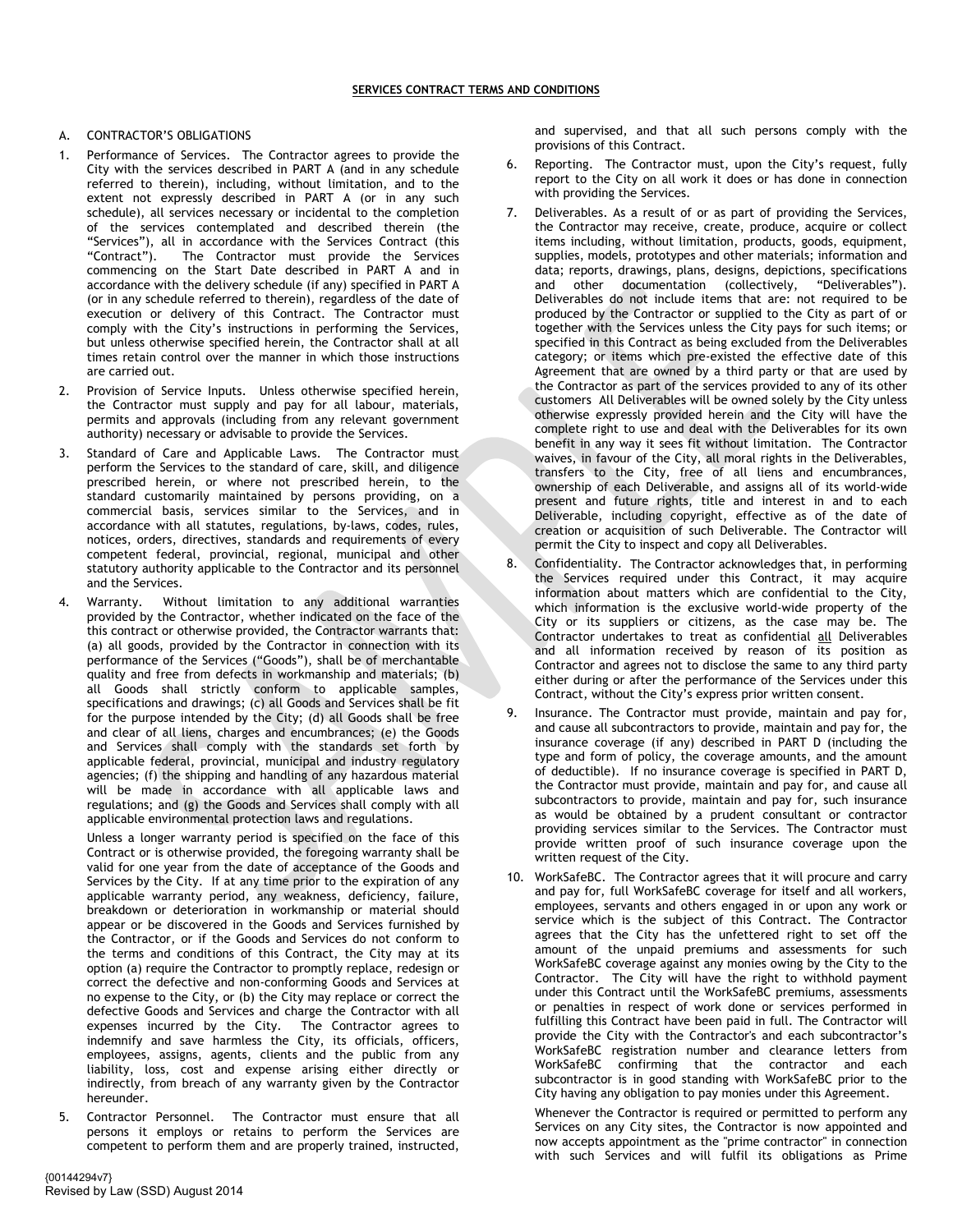Contractor in accordance with the Workers Compensation Act (British Columbia), and the regulations thereunder, and the Contractor shall comply with all applicable health and safety laws.

- 11. City Business Licence. The Contractor will maintain a valid City of Vancouver business licence in good standing throughout the duration of this Contract.
- 12. Resolution of Disputes. This Contract will be governed by the laws of British Columbia and the parties now irrevocably attorn to the exclusive jurisdiction of, and agree to submit all disputes to, the courts of British Columbia for resolution. The Contractor shall continue performance of its obligations under this Contract notwithstanding the existence of a dispute.
- 13. Independent Contractor. This Contract is a contract for services and neither the Contractor nor the Contractor's personnel or permitted subcontractors, are, or deemed to be, partners, appointees, employees or agents of the City. The Contractor will not represent to anyone that the Contractor has any authority to bind the City or that the Contractor is an employee or agent of the City.
- 14. No Assignment or Subcontracting. The Contractor will not assign or subcontract (other than to persons listed in PART C (or a schedule referred to therein)), either directly or indirectly (including, without limitation, by way of any transfer of control of the shares or ownership interests in the Contractor), this Contract or any right or obligation of the Contractor under this Contract, without the prior written consent of the City, which consent may be arbitrarily withheld. No assignment or subcontract, whether consented to or not, relieves the Contractor from any obligations under this Contract. The Contractor must ensure that any assignee or subcontractor fully complies with this Contract in performing the Services and nothing in this Contract creates any contractual relationship between a subcontractor and the City.
- 15. Conflict of Interest. The Contractor must not provide any services to any person in circumstances which, in the City's reasonable opinion, could give rise to a conflict of interest between its duties to that person and its duties to the City under this Contract.
- 16. Release and Indemnification
- a. Release

The Contractor now releases the City and the City's personnel from all losses including those caused by personal injury, death, property damage or loss, and economic loss, arising out of, suffered or experienced by the Contractor or the Contractor's personnel in connection with their performance of the Services.

b. Acceptance "As Is"

In undertaking the Services, the Contractor acknowledges that it has inspected the City's site(s), agrees to accept the site(s) "as-is" and undertakes to take all precautions necessary to ensure the safety of all the Contractor's personnel.

c. Indemnity

Despite any insurance which may be placed by the City, the Contractor now agrees to indemnify and save harmless the City and its officials, officers, employees, agents, successors, assigns and authorized representatives (in each case, an "Indemnified Party") from and against all costs, losses, claims, damages, actions and causes of action ("Claims") that an Indemnified Party may sustain, incur, suffer or be put to at any time either before or after the completion of the Services or sooner cancellation of this Contract, that arise out of any act or failure to act of the Contractor or the Contractor's personnel, permitted assignees or subcontractors in connection with the performance of this Contract, including any Claims that arise out of or are in any way related to unpaid WorkSafeBC assessments or the failure to observe safety rules, regulations and practices of WorkSafeBC, excepting always that this indemnity does not apply to the extent, if any, to which the Claims are caused by errors, omissions or negligent acts of an Indemnified Party.

d. Separate from Other Remedies and Rights

Nothing in this Contract (including this indemnity) will affect or prejudice the City from exercising any other rights that may be available to it at law or in equity.

e. Survival of Release/Indemnity

This Section 16 will survive the expiry or sooner termination of this Contract.

- B. CHANGES TO SERVICES
- 17. Changes. The City may, at any time and from time to time and without invalidating this Contract, require a change to the Services and/or to the schedule for the delivery of the Services. Should the Contractor consider that any such request or instruction constitutes a change warranting amendment of the Maximum Amount, another price or the schedule for the Services set forth in the Contract, the Contractor must advise the City in writing prior to acting on any such request or instruction, and in any event within five (5) City of Vancouver business days of such request or instruction. In that case, the Maximum Amount, other price and/or schedule will be adjusted, if/as agreed to by both parties in writing, and failing agreement, if/as the City may determine, acting reasonably. Failing any such adjustment, the Services provided pursuant to the request or instruction will be deemed to be included within the prices specified herein, and to be subject to the schedule prescribed herein.
- 18. Changes to Key Personnel. The City may from time to time request reasonable changes to the key personnel of the Contractor engaged in performing the Services, and the Contractor shall comply with any such request. The Contractor shall not change any of such key personnel without the prior written approval of the City, which approval will not be unreasonably withheld.
- C. PAYMENT
- 19. Payment of Fees and Expenses. In consideration for the satisfactory performance of the Services, The City will pay to the Contractor the fees specified in PART B (as supplemented by any schedule referred to therein), subject to this Section C. In addition, if the parties have specified in PART B that the Contractor's expenses are reimbursable in accordance with this Contract, the City will reimburse the Contractor for all expenses that: (i) are approved by the City in writing (in accordance with the City's existing policies and procedures for expense reimbursement) prior to their being incurred by the Contractor; (ii) are necessary, in the opinion of the City, to perform the Services; and (iii) are supported by proper receipts or other documentation satisfactory to the City (acting reasonably), provided always that the City reserves the right to make arrangements through its service providers for any flights and/or accommodations required by the Contractor in connection with its performance of the Services. If a "Maximum Amount" is specified in Part B, then the City is not, and shall not be, obliged to pay to the Contractor more than such Maximum Amount on account of aggregate fees (and, if applicable, expenses). Payment terms are "net 30 days" from the date of receipt of a valid invoice.
- 20. Invoicing. The Contractor will, by the 25<sup>th</sup> day of each month, provide to the City's Project Manager (named on the cover page of this Contract) a draft invoice with an attached detailed account of all charges to be claimed by the Contractor for the preceding month. The City's Project Manager shall review the draft, raise any concerns with the Contractor within ten working days and, after settlement of any issues (in the Project Manager's discretion), approve the draft invoice. The Contractor, if so requested, will meet with the City's Project Manager to expedite and settle the draft invoice. The Contractor will submit its final invoice, as per the approved draft invoice, to the City of Vancouver, Attention: Accounts Payable, by email to APInvoice@vancouver.ca. Each invoice must contain:
	- Contractor name, address and telephone;
	- City purchase order number;
	- Name of the City's Project Manager;
	- Invoice number and date:
	- Details of any applicable taxes; and
	- Tax registration number(s).
	- 21. Builders Lien Act. If the Services to be performed under this Contract are subject to the holdback requirements set out in the *Builders Lien Act* (British Columbia) (the "Lien Act"), the City will withhold and discharge the required holdback amounts in accordance with the requirements set out in the Lien Act.
	- 22. Discharge of Liens and Withholding. The Contractor will, if applicable, make payment and take all other steps which may be necessary so that no lien claims, including lien claims made under the Lien Act, are made in connection with the provision of the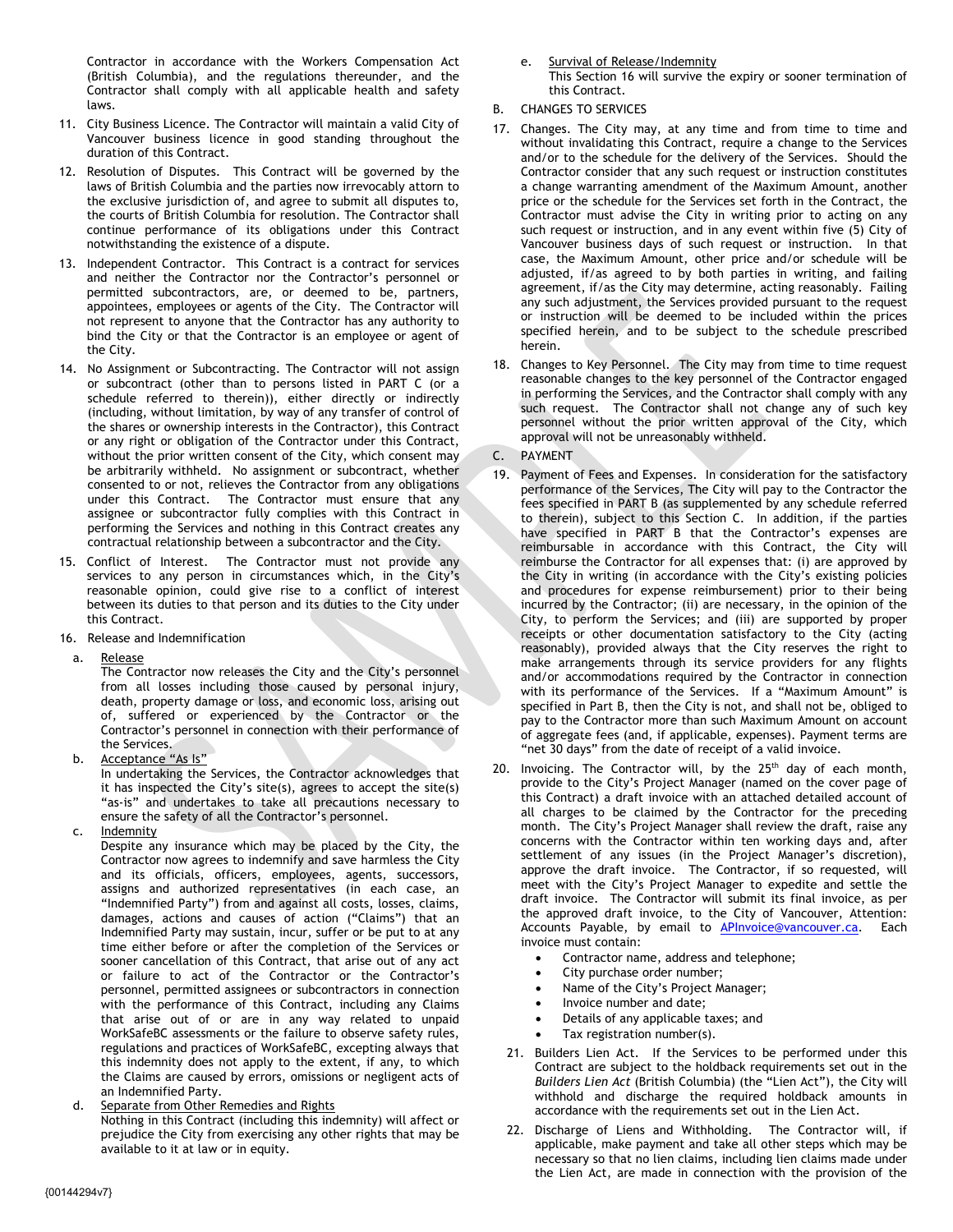Services, and that the compensation payable to the Contractor by the City is not subject to attachment for debt, garnishing process or otherwise. In the event that any lien is filed in connection with the provision of the Services at any court or land title office, the Contractor shall immediately cause such lien to be discharged. The City may withhold from any payment due to the Contractor an amount sufficient to indemnify the City against any lien claim that could arise in connection with the provision of the Services, until such time as the lien has been discharged or other arrangements to satisfy such lien have been made by the Contractor.

- 23. Withholding for Non-Residents. If the Contractor is a non-resident of Canada, the City may withhold from any payment due to the Contractor such amounts as may be required to be withheld pursuant to the applicable provisions of the Canada *Income Tax Act* (the "ITA*")*. Any amount so withheld shall be remitted to the Receiver General for Canada or otherwise dealt with by the City strictly in accordance with the provisions of the ITA.
- 24. Record Keeping. The Contractor must maintain, and shall cause any subcontractors to maintain, time records and books of account, invoices, receipts, and vouchers of all expenses incurred, in form and content satisfactory to the City. The City or any of its authorized representatives will, for the purposes of audit and examination, have access and be permitted, upon reasonable notice to the Contractor, to inspect such records for review, copy and audit at any time and from time to time while this Contract is in effect and for a period of three years after the expiry or termination of this Contract for any reason.
- 25. Currency. Unless otherwise specified in this Contract, all references to money are to Canadian dollars.
- 26. Electronic Funds Transfer. The City expects to make payments by electronic funds transfer and the Contractor must provide banking information to the City in order to permit this.
- D. GENERAL
- 27. Time for Performance. Time is of the essence in this Contract.
- 28. Amendments. No modification of this Contract is effective unless it is in writing and signed by all the parties.
- 29. Entire Agreement. This Contract constitutes the entire agreement between the parties as to performance of the Services, and replaces and supersedes any other agreements, correspondence or other discussions between the parties, whether or not any of the foregoing have been reduced to writing.
- 30. Conflict. If there is a conflict between a provision of a schedule to this Contract and the terms and conditions of this Services Contract, the provision in the relevant schedule is inoperative to the extent of the conflict unless it states that it operates despite a conflicting provision of this Contract.
- 31. Severability. If any provision of this Contract is determined to be void or unenforceable, in whole or in part, it shall not be deemed to affect or impair the enforceability or validity of any other provision of this Contract, and any such void or unenforceable provision may be severed from this Contract without affecting the remainder of the Contract.
- 32. Termination. The City may terminate this Contract:
	- a. Upon failure of the Contractor to comply with this Contract, immediately on giving written notice of termination to the Contractor, or
	- b. For any other reason, on giving at least 10 days' written notice of termination to the Contractor.

If the City terminates this Contract under paragraph b. above, the City must pay the Contract that portion of the fees and expenses described in PART B which equals the portion of the Services that was competed to the City's satisfaction before termination. That payment discharges the City from all liability to the Contractor under this Contract. If the Contractor fails to comply with this Contract, the City may terminate it and pursue other remedies as well.

- 33. Binding Effect. This Contract shall be binding on the Contractor's successors and permitted assigns and shall enure to the benefit of any successors and assigns of the City.
- 34. Voluntary Agreement. The Contractor acknowledges and declares that it has carefully considered and understood the terms of this

Contract, that it has either consulted legal counsel or waived such right, and that it is executing this Contract voluntarily.

- 35. Further Assurances. The Contractor agrees that upon any reasonable request of the City, the Contractor will make, do, execute or cause to be made, done or executed all such other acts as may be required to more fully give effect to the terms and conditions hereof.
- 36. Headings. The headings used in the Parts and sections of this Contract are for convenience of reference only, and shall not operate to expand, modify or interpret the language therein.
- 37. Counterparts. This Contract may be executed in one or more counterparts, including by facsimile or other electronic transmission, and each of such counterparts shall be deemed to be taken together to constitute one and the same original document.
- 38. Additional Terms: The additional terms set out in Part E (or in any schedule referred to therein) apply to this Contract. END OF TERMS AND CONDITIONS OF SERVICES CONTRACT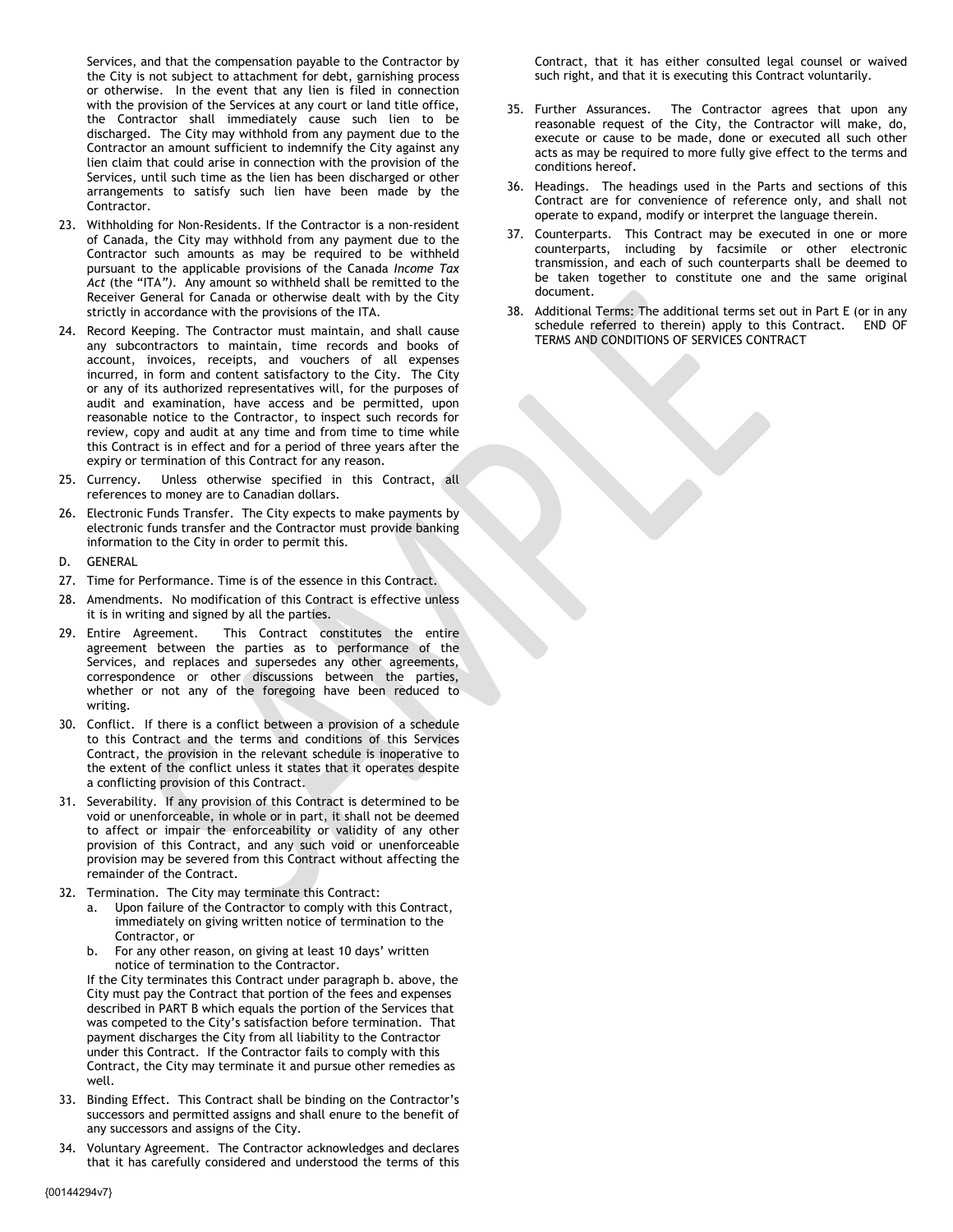## <span id="page-22-0"></span>**APPENDIX 4 – INSURANCE FORMS**

**Provided as an attachment.**